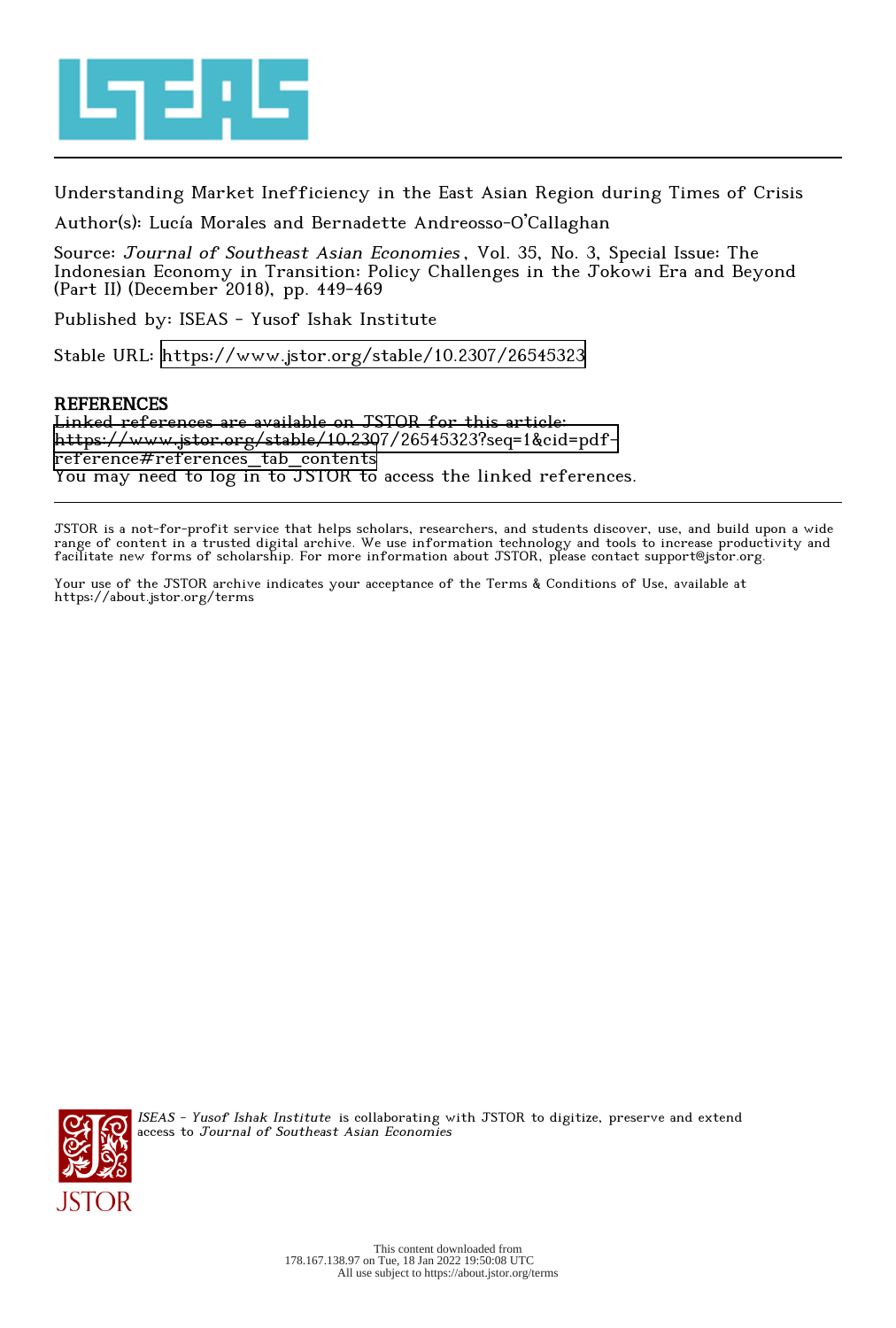DOI: 10.1355/ae35-3h

# **Understanding Market Inefficiency in the East Asian Region during Times of Crisis**

# **Lucía Morales and Bernadette Andreosso-O'Callaghan**

*The study of financial market efficiency has important implications in terms of global macroeconomic stability. The case of six selected East Asian stock markets (China, Japan, Hong Kong, Malaysia, Singapore and South Korea) during the Asian Financial Crisis (AFC) and Global Financial Crisis (GFC) is analysed here using a battery of well-known econometric techniques that starts with traditional unit root testing for random walk behaviour. The six countries were selected on the basis of market capitalization to offer insights into the behaviour of the most relevant markets in the region. The results show that during both crises, these markets exhibited significant inefficiencies. This is shown by the fact that positive correlations characterized markets returns behaviour in general, except for South Korea and Hong Kong, during the GFC. Of particular note is the case of China; its stock markets suffered losses and high volatility during the GFC and exhibited increasing correlations with other stock markets in the region, showing progressive levels of integration within the region and more exposure to global events.*

**Keywords:** East Asian region, market inefficiency, Asian Financial Crisis, Global Financial Crisis.

*Article received: May 2017; Revised: March 2018; Accepted: June 2018*

## **1. Introduction**

Since the 1990s, the East Asian region has been exposed to two major episodes of financial turmoil that stirred uncertainty, namely the 1997–98 Asian Financial Crisis (AFC), and the 2007–09 Global Financial Crisis (GFC). High levels of volatility in financial markets are a source of major concern among market participants (investors, regulators, governments and market analysts) due to the magnitude of the

**Lucía Morales** is with the Dublin Institute of Technology, College of Business, School of Accounting and Finance, Room 3023, Aungier Street, Dublin 2, Dublin, Republic of Ireland; email: lucia.morales@dit.ie

**Bernadette Andreosso-O'Callaghan** holds the Jean Monnet Chair of Economics at the University of Limerick, Limerick, V94 T9PX, Ireland, and is International Research Fellow at the Ruhr Universität Bochum, Germany; email: bernadette.andreosso@ul.ie

© 2018 ISEAS – Yusof Ishak Institute **449**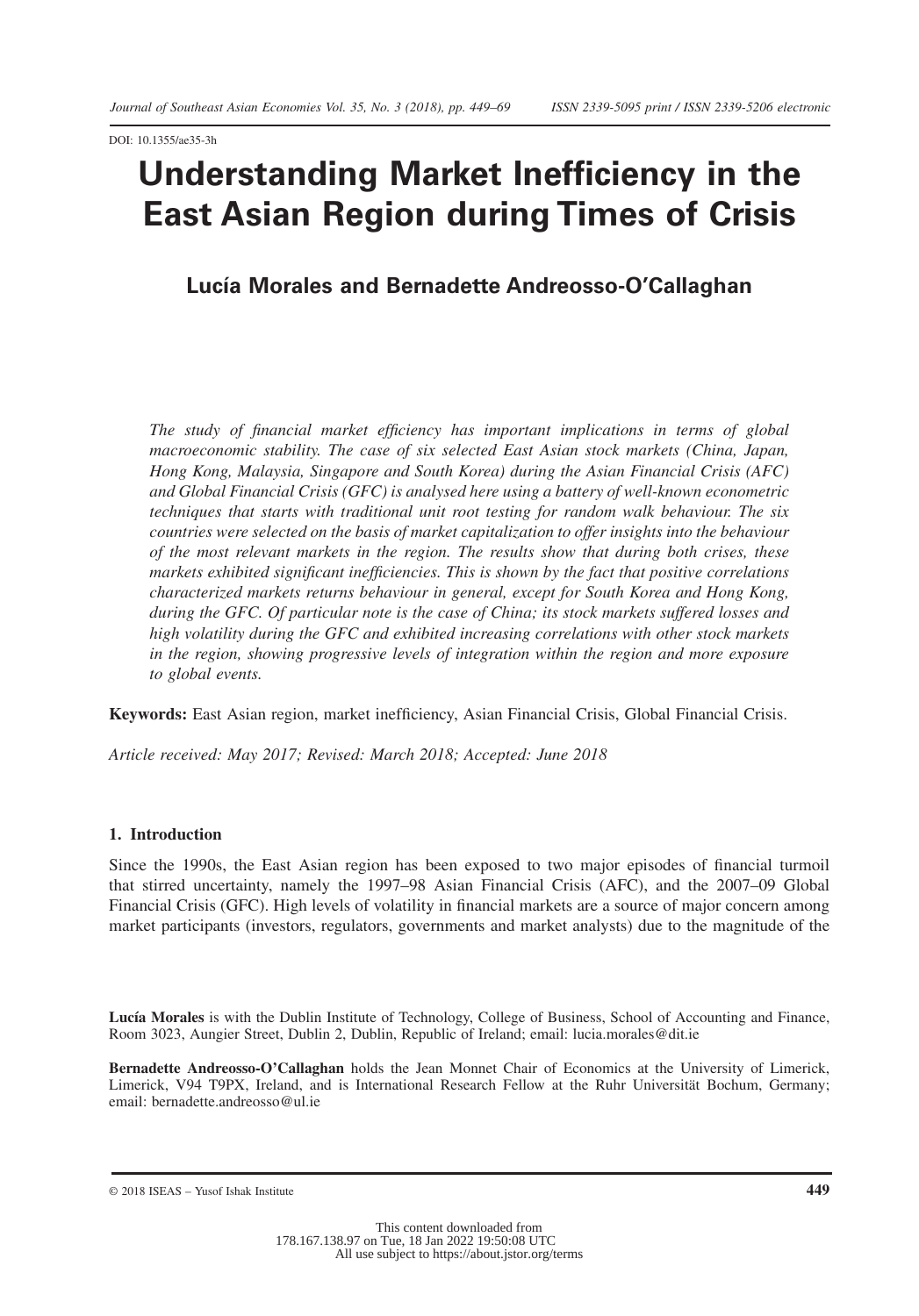damage and the socio-economic hardship that they can cause. Increasing levels of market uncertainty have a negative impact on investors' levels of confidence; they undermine the efficient allocation of resources and ultimately cause significant delays in terms of investment decisions. At the time of crisis, the circulation of liquidity deteriorates in a significant manner, placing major restrictions on economic activities and disrupting regional and international financial systems. Noteworthy delays are caused by the need of introducing changes on already designed investment portfolios with the aim of incorporating appropriate assessments on market uncertainty and increasing levels of risk to counteract negative effects on the overall investment portfolio. When volatility levels are identified to be highly persistent and exhibit clustering behaviour, past volatility can be used to construct forecasts on future volatility, a behaviour in clear contradiction with the basic principles of efficient markets, in which forecasting abilities are not considered to be plausible. In addition, periods of relative tranquillity, when stock markets are considered to be stable, can be followed by intervals of high instability due to regional or global events, leading to a change of dynamics of market interlinkages.

Even after decades of empirical investigation, little is known about differences in the degree of efficiency across markets. Equally little is known about the underlying factors that contribute to greater stock market efficiency in the context of significant market uncertainty associated with severe periods of market disruption. This is an issue explored in this study by looking at the inefficiencies of individual markets during two major crisis events in the Asian region and by analysing whether the dynamics of individual markets have been significantly affected.

The literature indicates that the highest levels of inefficiency are registered during times of crisis, a state of affairs that might be justified by heavy government intervention seeking to control the behaviour of markets. These actions could end up introducing predictable patterns in market dynamics, and as a result they could undermine their efficiency in the context of the Efficient Market Hypothesis. In the finance literature, an efficient market is one in which stock prices fully reflect all available information, thereby leading to the efficient allocation of scarce capital resources (Samuelson 1965; Fama 1965, 1970, 1991). Hence, market inefficiency could seriously limit the ability of the stock market to allocate funds to the most productive sectors of the economy, potentially hampering long-term growth. Consequently, a financial system that is efficient lays the economic foundations for public policy intervention in the economy and its stock markets, but at the same time it raises concerns regarding the limits of this intervention and on how resource allocation can turn up being affected by governments' own interests in terms of capital provisions. Market interventions could lead to the enhancement of market inefficiencies, an argument that is supported by studies finding significant inefficiency levels during periods of crisis (Cajueiro and Tabak 2004, 2005*a*, 2005*b*; Lim 2008). Therefore, a study examining market efficiency during periods of crisis is needed in the Asian context, as it will help gain further understanding of market dynamics and how they are affected by financial uncertainty. Moreover, the study seeks to identify if Asian markets are exhibiting different dynamics as their economies mature and become more integrated.

Cognizant of the relevance of understanding how global and regional events affect financial markets, the study proposes a comparative analysis of stock market performance and efficiency during times of extraordinary uncertainty such as those associated with crises periods. The goal is to examine the volatility behaviour of major stock markets in the East Asian region (namely Japan, Hong Kong, Malaysia, Singapore, South Korea, and China), and their behaviour during the Asian and Global Financial Crises. The chosen markets were selected on the basis of market capitalization (value of all shares traded on the selected stock exchange); consequently, this study can be seen as representative for the entire East Asian region. The main objective of the study is to understand how market efficiency levels might have varied during the occurrence of the two major crises, and also to confirm if market inefficiencies are a common finding in the case of the two shocks.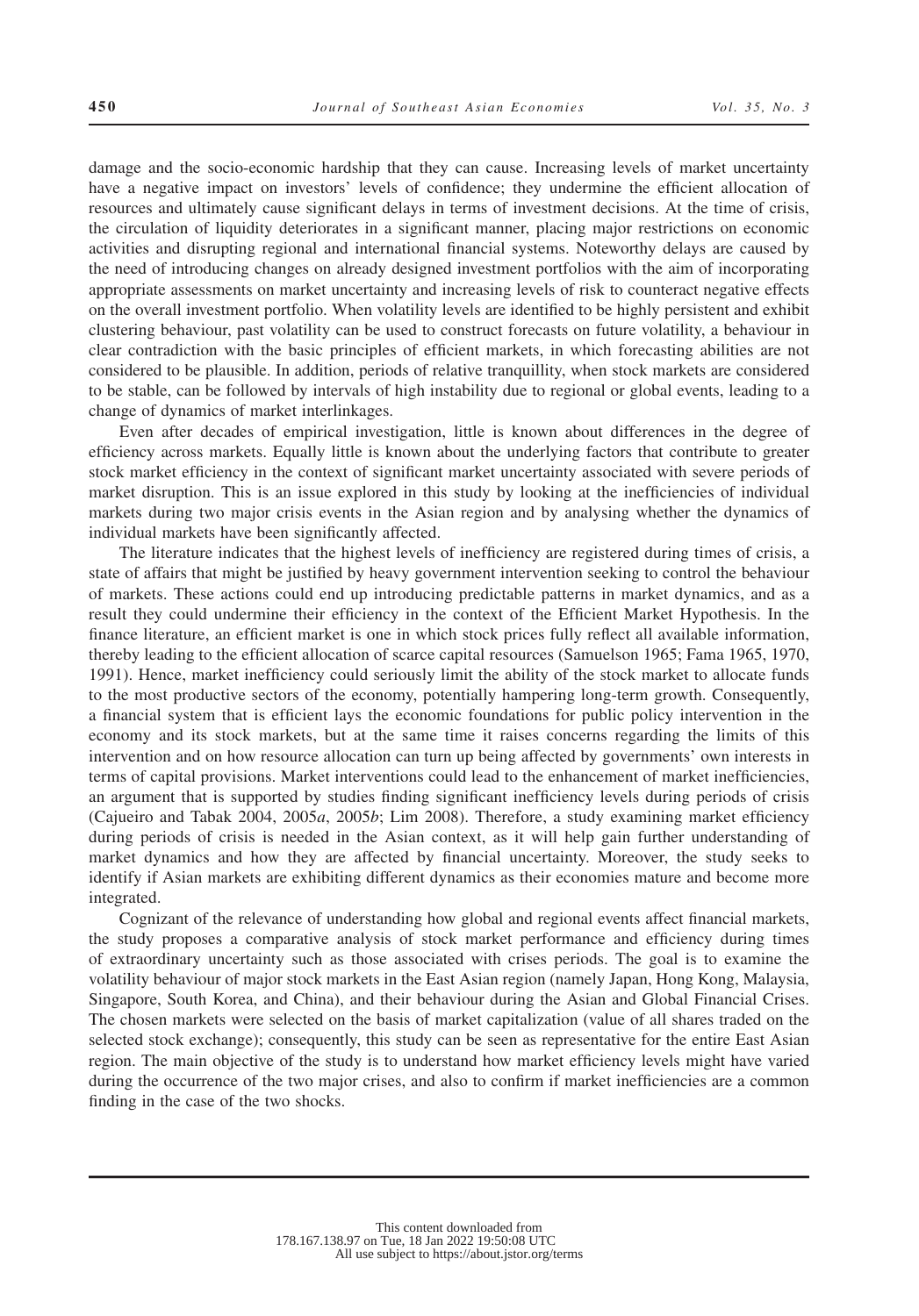A Unit Root framework combined with Variance Ratio tests (VR), cointegration modelling (Johansen and Engle & Granger tests) and volatility analysis (GARCH) is used to identify volatility persistence patterns in the region. This study focuses on the detection of significant changes in both market returns variance and market long-run relationships and provides some initial results and insights on market interlinkages and volatility behaviour in the region during times of sustained uncertainty. Overall, the paper contributes to the current discussion on the issue of how market inefficiency can be explained by existing theories that do not take into account imperfect (or manipulated) information and its pernicious effects on both the financial markets and the macro-economy.

The paper is structured as follows. The second section discusses whether the behaviour of markets can be understood in line with the theoretical frameworks popularized by Samuelson (1965) and Fama (1965, 1970). Arguments in line with the psychological and sociological factors influencing investors' behaviour (Shiller 1982) are also alluded to in this section. The subsequent section explains the methodology used and connections made with research studies that have been supported by the chosen tests. The fourth section proposes a comparative analysis of the two crisis periods to gain a better understanding of market dynamics, and the fifth section deals with policy implications. The final section concludes.

## **2. A General Review of the Efficient Market Hypothesis**

In the economy described by the classical economists of the late eighteenth and early nineteenth centuries (Smith 1776), markets behave spontaneously under the impulse of price changes (the famous "invisible hand") that lead to adjustments between supply and demand and to equilibrium. Perfect information is an implicit important assumption in this idealized economy. It is upon these premises that Fama (1965, 1970) developed the efficient market hypothesis applicable to the case of financial markets. According to this hypothesis, a market is said to be efficient if, for any assets in that market, the price of that asset can be written as  $Pt = EtPt$ , where  $Pt$  is the present value of future prices, and where  $Et$  corresponds to the mathematical expectation conditional on all information available at time (*t*), with *n* well informed and profit maximizing market participants that are risk neutral. The above definition suggests that in an efficient market, all available information at time (*t*) is fully reflected in an asset price; no algebraic interpretation of one asset price as a function of another can therefore be performed, and no unexploited opportunities for (abnormal) profits exist.

Consequently, from a technical viewpoint and following the argument outlined by Granger (1986) if, in a given market, two or more asset prices show a stable common relationship in the long run (i.e., if two or more asset prices are cointegrated), the market will not be "efficient" (Richards 1995). The establishment of a cointegration relationship is equivalent to the existence of an error correction term (ECM). In this case, the price of one asset does not only depend on its own past prices but also on the history of the prices of different assets. The ECM implies that, in the case of a deviation of one asset price from the induced long-run relationship, unused profit opportunities would automatically arise. If market participants were aware of the existence of a stable long-run relationship between prices, they would be able to exploit them and be in a position to make excess profits (Copeland 1991), therefore contradicting the efficient market hypothesis (EMH). In short, the existence of cointegration between assets contradicts the weak form of the market efficiency argument because of its forecastability. A market is not efficient if cointegration between pairs is found, since cointegration means the predictability of at least one of the variables and this contradicts the notion of the market behaving in a random fashion. Existing research in the field (Alam, Hasan and Kadapakkam 1999; Phylaktis and Ravazzolo 2005; Chen, Firth and Meng 2002; Narayan, Smyth and Nandha 2004) has been supported by the use of Vector Autoregression, Cointegration and Error Correction Methodology (ECM) to examine markets' behaviour with the aim of understanding if they follow a random walk. These studies have been laying the ground for the selected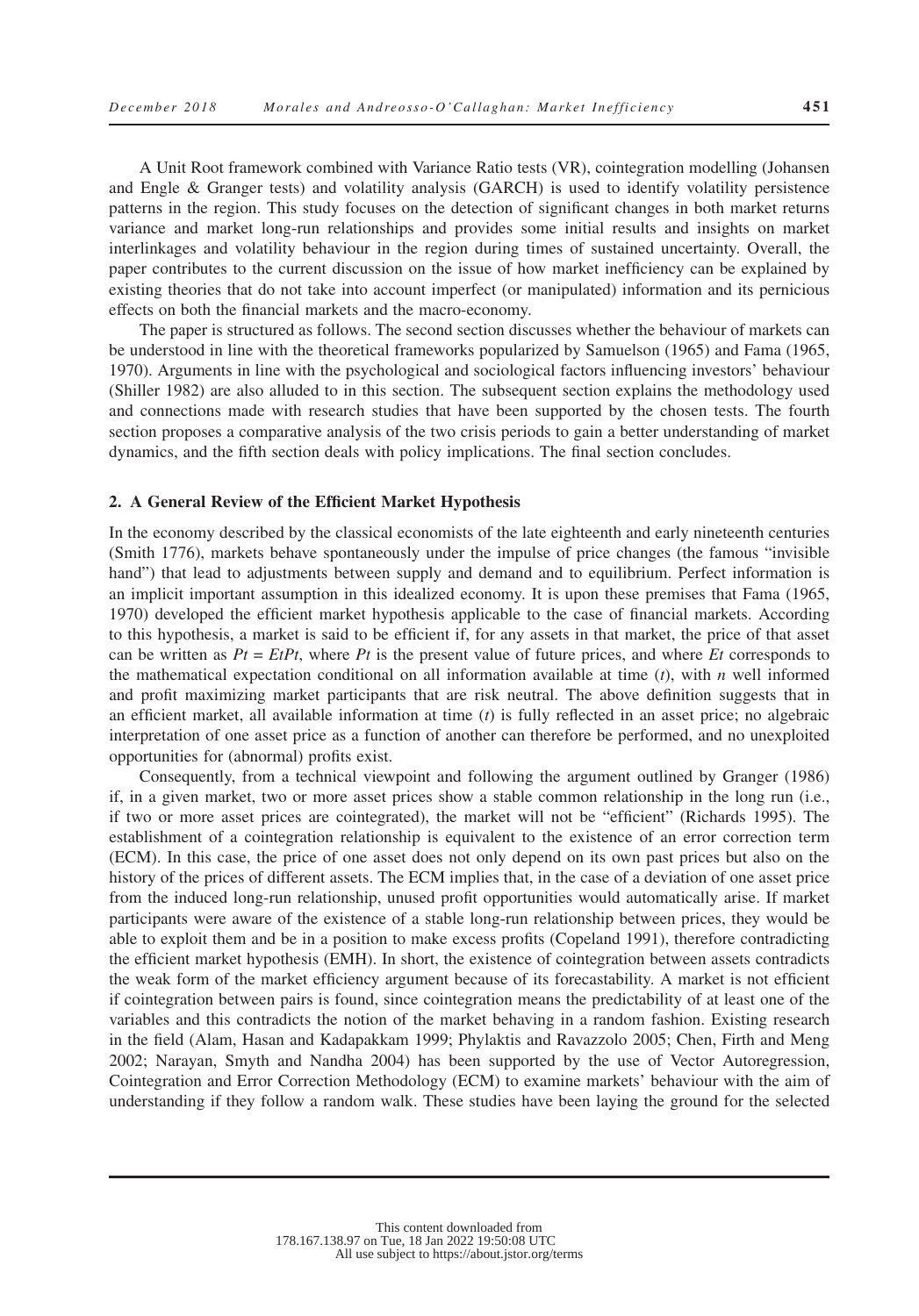research methodology to support the present study. If markets are found to follow an autoregressive process (i.e., there is no random walk), the weak form of the market efficiency argument is then rejected.

Many tests on the EMH have been performed leading to a plethora of diverse results with mild support for the hypothesis particularly up to the 1990s (see Lim and Brooks 2011). In the case of Asian countries, the 1997 AFC had stirred a renewed interest in the EMH as applied to the case of primarily Southeast Asian and East Asian countries. Since currency markets were at the epicentre of the financial turmoil at the time, several studies applied the EMH test to Asian currency markets. For example, the study by Jeon and Seo (2003) on the exchange rate markets of Indonesia, Malaysia, Thailand and South Korea over the 1996–2001 period concludes with the existence of market inefficiency over the entire period. Covering a broader range of Asia-Pacific exchange markets (including Thailand, Indonesia, Malaysia, Japan, Singapore, Taiwan, South Korea and the Philippines) over a longer time-period (December 1996 to May 2003), Kan and Andreosso-O'Callaghan (2007) find support in favour of the EMH in the case of most countries. An explanation for this overall support of the EMH might be the increased momentum in terms of financial and monetary integration in the region towards the end of the chosen period, in particular with the 1999 Chiang Mai Initiative (CMI). In the case of stock markets after the AFC, weak form of market efficiency is reported for South Korea, Taiwan and Thailand by Kim and Abdul (2008), and only for a few countries such as Singapore and Thailand by Kim and Abdul (2008). In addition, Cooray and Wickramasighe (2007) find that post-deregulation, South Asian stock markets are generally efficient over the 1996–2005 period, except for Bangladesh which shows mixed results.

Of specific interest are the factors that may have rendered the Asian markets more efficient over time. Asian economies have been engaging in financial cooperation with the aim of developing their financial markets and of strengthening their economies so as to become more competitive and efficient. The Chiang Mai Initiative (CMI) is a prominent example of how East Asian economies sought to enhance financial cooperation since the 1997 AFC (Chey 2009). The crisis resulted in severe economic contraction in the region, which was felt more acutely because of the lack of concerted effective crisis management mechanisms. With an agreement reached between the finance ministers of Japan, China, Korea and ASEAN+3 countries to develop a currency swap and repurchase mechanisms that provided emergency foreign currency liquidity to support the region in the event of a future financial crisis, the CMI sought to enhance regional financial stability through financial cooperation in the region; as such, the initiative has helped to deepen regional integration (Park and Wang 2005). The CMI embraces three pillars: liquidity assistance; monitoring and surveillance; and exchange rate and financial policy cooperation. Since cooperation started with the enhancement of financial liquidity, it has laid the foundation for systemic, legal and institutional convergence, paving the way to further integration and the improvement of the financial system mechanisms — two pillars that are tightly connected to the desired aim of market efficiency (Zukrowska 2015). As Asian economies mature, the development of deeper and more complex regional economic interdependencies is leading towards intergovernmental cooperation that contributes to the creation of market efficiency (Eichengreen 2003; Hamilton-Hart 2006).

In particular, at the level of ASEAN, many post-Asian Crisis efforts have been deployed to enhance the development of capital markets with the ultimate goal of achieving higher levels of cross-border integration and efficiency that generate incentives and make the region more attractive to regional and international investors. Foreign owned/invested firms are attractive for developing economies that are seeking rapid economic growth and development, as these firms exhibit superior performance, higher levels of productivity, robust stock values and efficiency (Mohd Ghazali 2010; Khawar 2003; Haniffa and Cooke 2002; Huang and Shiu 2009). Moreover, foreign firms are able to benefit from the access to new markets, from the opportunities to exploit resources and to extract gains from lower labour costs, and from liberalization policies and tax incentives (Luo 2002). On the other hand, government interventions to encourage the presence of international investors by allowing the acquisition of equity, reducing corporate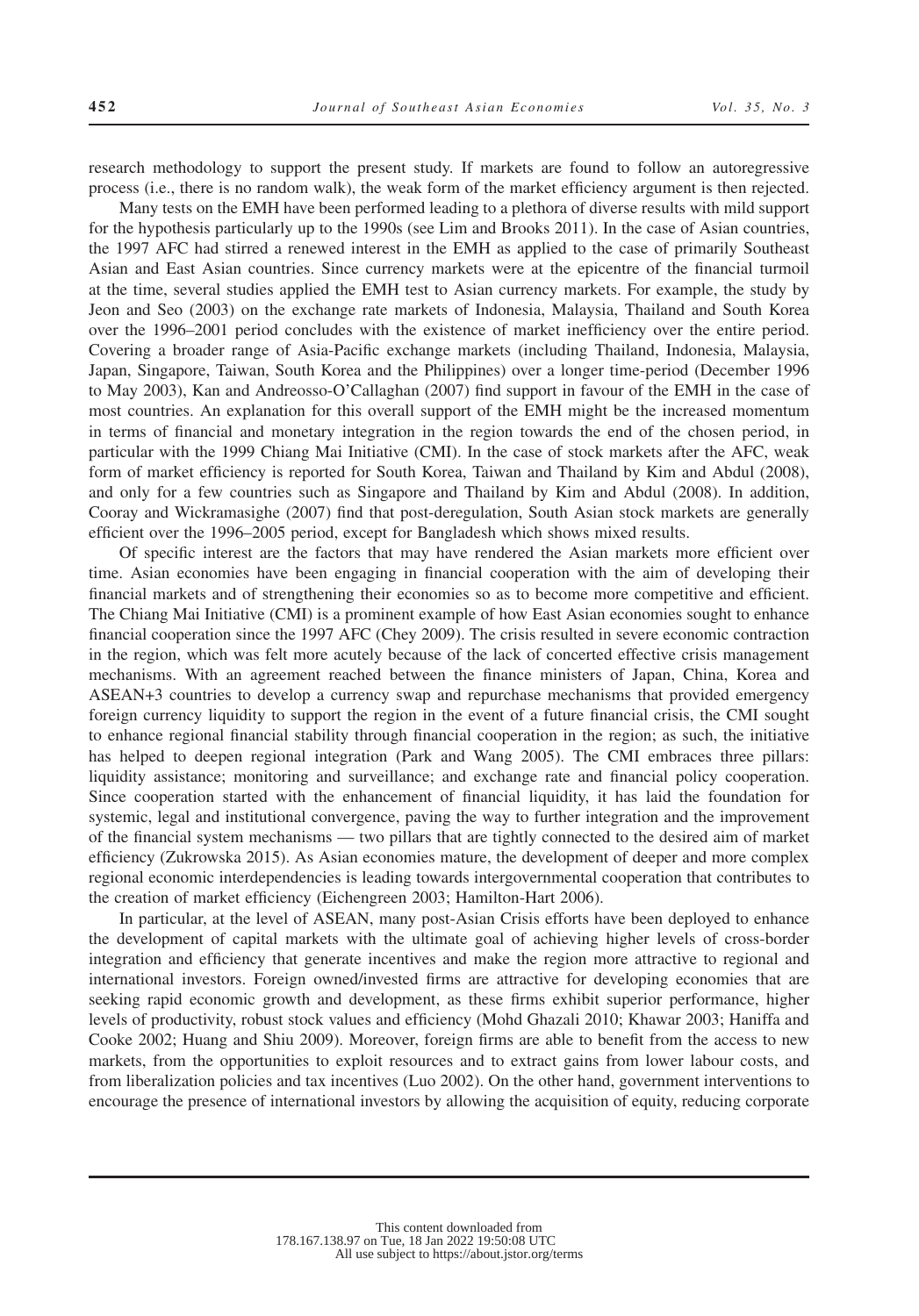tax rates and offering other types of incentives also lead to distorted investment behaviour that can harm market efficiency (Chen et al. 2011). These points provide an economic foundation for public policy interventions in stock markets, but at the same time raise concerns regarding the limits of intervention (Mookerjee and Yu 1999; Kavussanos and Dockery 2001). Therefore, it is important to consider that market efficiency requires both good institutions and good norms, and that government intervention should not seek to influence institutions or rules in order to safeguard the government's own interests (Ahsan 2012).

These efforts have been reiterated at the ASEAN Finance Ministers Meetings which aim to boost financial integration in the region with the objective of achieving greater economic integration (Guidi and Gupta 2011). Countries in the region have introduced a series of reforms to create a financial sector that is more open and attractive to regional and international investors. Singapore is a case in point. Since 1998, the Singaporean government has introduced major reforms that are aligned with new regulatory and supervisory market practices in compliance with best international practice (IMF 2004). Another example is Malaysia. In the 1990s, the Malaysian government allowed international investors to acquire equity in domestic firms combined with a reduction in the taxation rate applied to their profits. Furthermore, the government has been liberalizing the services sector since 2009 by offering a broad range of incentives to companies that seek to invest and expand on new projects. Special investment capital allowances and a variety of tax deductions have been offered to enhance market efficiency, encourage innovation and broaden the market, while emphasizing good governance practices (Deloitte 2016; PwC 2017). The last decades of economic development in Southeast Asia are marked by vibrant dynamics as the region has witnessed extraordinary growth, which were also accompanied by rising inequality and periodic crises. South Korea and Singapore are two examples of adequate policy responses to the crises (Bayoumi and Eichengreen 1999; Zhang, Sato and McAleer 2004; and Bacha 2008). These economies were severely affected by the Asian Crisis, with a subsequent upswing that was interrupted by the world economic recession (Weber 2012). Singapore and South Korea have become each other's top trading partner and the two economies seek to deepen cooperation in sectors such as communication technology, real estate and transport. Since the establishment of diplomatic ties in August 1975, the two countries have cooperated closely on the political, economic and cultural fronts, with unprecedented growth in bilateral trade and investment, and in terms of people-to-people exchange. A recent development includes the Singapore–South Korea cooperation agreement in FinTech signed in October 2016. The agreement seeks to explore potential joint innovation projects in technologies such as big data and mobile payments, and it enhances the financial relationship that exists between Korea and Singapore (Monetary Authority of Singapore 2016).

The case of China needs to be singled out since: (1) the country has gone through the AFC relatively unscathed; and (2) the level of government intervention in the financial sector is at the maximum. Interestingly, the variance ratio (VR)-based studies by Liu, Song and Romilly (1997), Long, Payne and Feng (1999), and Lima and Tabak (2004) all conclude that the Chinese stock markets confirm the weak form of the EMH. On the other hand, some VR-based studies such as those by Ma (2004) and Mookerjee and Yin (1999) find no support for the efficiency hypothesis. Mindful of the need to allow China to embark on a new economic growth path, financial reforms have been a major element of the Chinese 12th Five-Year Plan (2011–15) reiterated by the November 2013 Third Plenum Committee meeting. These new "reforms" are also aimed at tackling the issue of "financial repression" due to the heavy control of China's Communist Party on the banking system leading to skewed capital allocation and manipulated interest rates (Andreosso-O'Callaghan and Gottwald 2013).

In summary, the study of market efficiency in the case of Asian financial systems — in particular stock markets — has led to conflicting findings. The results depend on the techniques selected to perform the market analysis, on the chosen time periods as well as on the existence of structural breaks.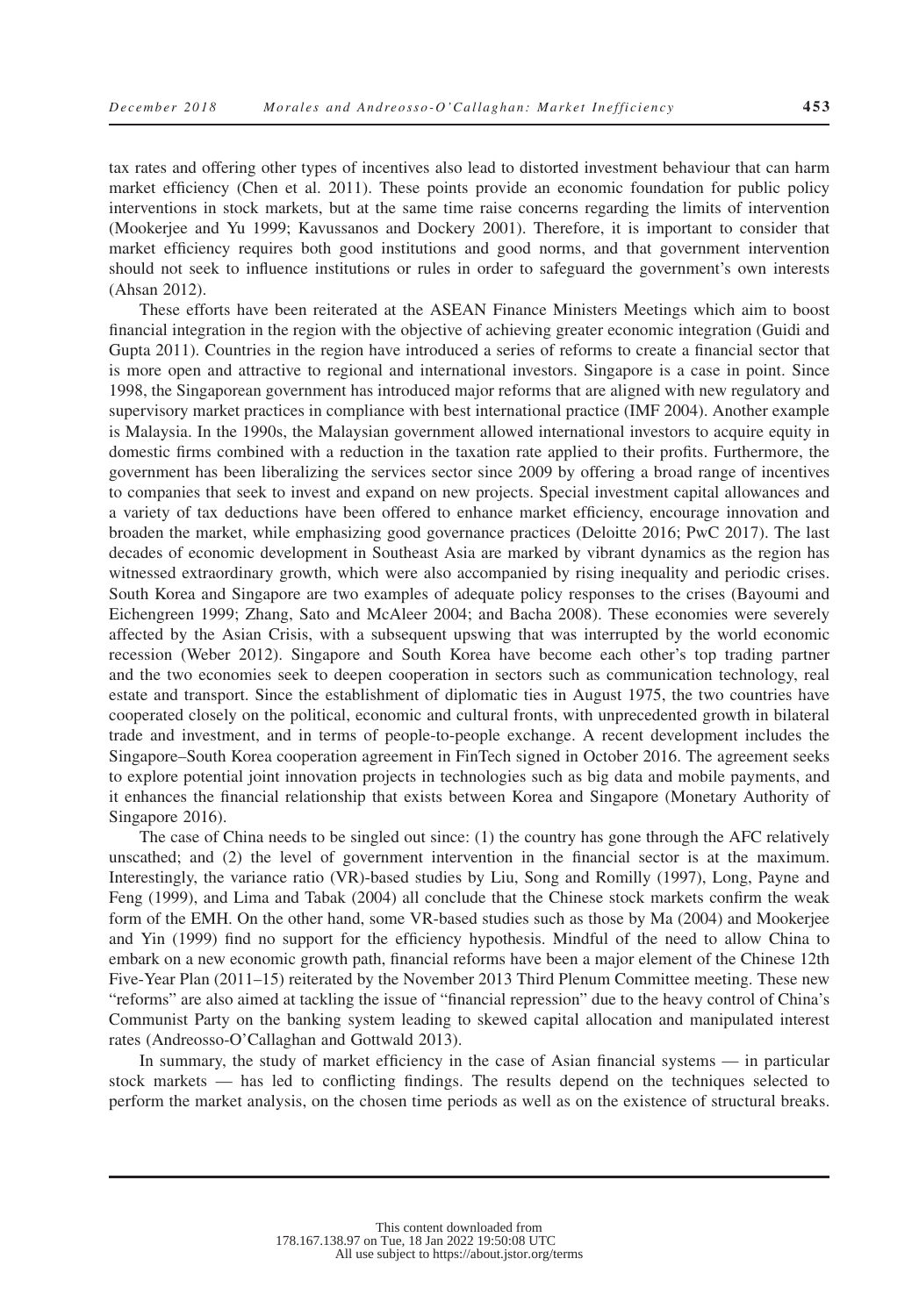In this regard, the application of conventional VR tests seems to support the main argument of the existence of market efficiency with markets in the region following a random walk. The implementation of multivariate variance ratio tests provides more robust results, as they take into account the presence of heteroscedasticity. However, the results are also conflicting when the sample is subject to splitting, as testing multiple subperiods leads to contradictory results. It is quite common to find that markets behave in line with the random walk hypothesis during recent periods and depart from such behaviour when the samples under analysis deal with older data sets. The existence of mixed results can ultimately be justified by the dynamic nature of stock markets that are subject to the relaxation of regulatory policies that aim for example to control capital flows, and also by the level of uncertainty exhibited by the markets over time.

Given the IMF-inspired reforms (except in the case of China) following the AFC and in favour of deregulation, comparing market efficiency during the two crises becomes pertinent. Government intervention through reforms has been aimed at attaining greater efficiency. Conversely, it can also lead to market adjustments that might be translated into the development of undesirable patterns such as for example the creation of market opportunities to "specific players". It is thus possible to argue that government intervention might ultimately result in market inefficiency instead of efficiency with the markets departing from the desirable uncorrelated behaviour. Also, the invisible hand can easily be manipulated and guided by powerful market players that are looking to drive certain reactions, so as to materialize their own profits and/or protect their particular interests — leaving ordinary investors reacting to information that is biased. This ends up exacerbating irrational behaviour due to confusion and to the distortion of the information available. In today's increasingly financialized economies, high-profile cases such as Enron, Worldcom and Anglo-Irish Bank show that information can indeed be skewed to conceal a real situation and to protect certain individuals' interests. Government intervention through bailout programmes, and through real interests behind such actions during the GFC, have also tended to distort the behaviour of financial markets. These are all elements that seem to question the relevance of the EMH and leave some space to behavioural finance (Shiller 2003; Lim and Brooks 2011).

Bearing these issues in mind, the main motivation of this study is to analyse market dynamics during times of significant mayhem and understand if market integration (conversely independence) increases (decreases) when systemic shocks occur. It examines how a region that has dealt with a major financial crisis in the late 1990s might have learned some valuable lessons to minimize the levels of uncertainty and the sequential negative spillover effects, all leading towards more efficient markets.

#### **3. Data and Methodological Framework**

#### *3.1 Data Description*

The selected data set consists of daily stock market prices in local and common currencies for the main identified indices in the East Asian region. The U.S. dollar was used to conduct a sensitivity analysis that confirms the robustness of the research outcomes (see Appendix). The main markets under analysis are: China (Shanghai Composite Index); South Korea (KOSPI Index); Singapore (Straight Times Index); Hong Kong (Hang Seng Index); Japan (Nikkei 225); and Malaysia (KLCI Index). Two distinct time periods are subject to examination: (1) the Asian Crisis (July 1997 to December 1998); and (2) the Global Financial Crisis (July 2007 to December 2009). Data was obtained from Thomson Reuters DataStream and all the prices were transformed into continuously compounded returns. Before implementing any of the selected tests, the existence of correlations between market returns was studied, as they offer early insights into the markets that do not follow a random walk. When a market is identified as being weakform efficient, stock prices follow a random walk, indicating that price changes are independent and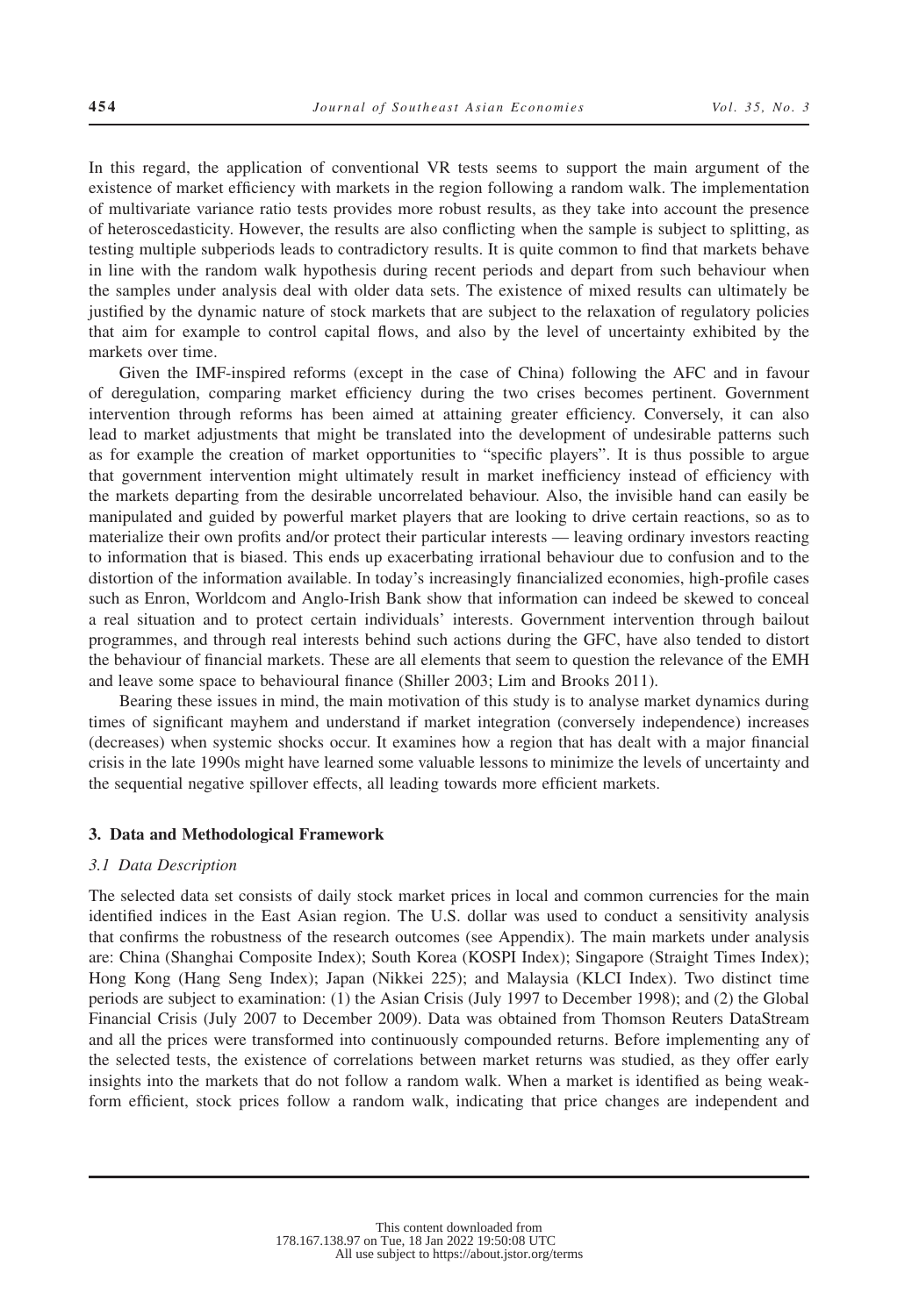not related to each other, and that historical information is fully and instantaneously reflected in current prices. Such market behaviour eliminates the potential of opportunities of any abnormal gains on the basis of historical information, in line with the discussion above, following Fama's (1965 and 1970) market efficiency hypothesis. The research methodology helps to detect the existence of a weak form efficiency in the sample. But before any tests assessing the EMH were conducted, structural break tests were considered in order to confirm the existence of breakpoints in the selected time periods. Pitarakis (2014), Meligkotsidou, Tzavalis and Vrontos (2017) and Pan and Mishra (2018) highlight the importance of testing for structural breaks in time series, as they lead towards different dynamics that can impact on the model estimations. As this study is focused on the analysis of two well-known crisis periods, structural break testing was conducted with the help of the well-known Chow test (1960). The main objective of the test is to identify if there are significant differences in the estimated equations. Test findings showing evidence of significant difference would indicate the existence of structural change in the relationship.

$$
F = \frac{(SSR_n - (SSR_{n_1} + SSR_{n_2}))/k_1}{(SSR_{n_1} + SSR_{n_2})/(n_1 + n_2 + 2k)}
$$

The assumptions behind the Chow test are that there are no structural breaks; consequently, *SSRn* and  $SSR_{n_1}$  and  $SSR_{n_2}$  should not be statistically different. The null hypothesis will be rejected (i.e., no structural break) if the computed *F*-value does exceed the critical *F*-value (Gujarati 2004; Khanam et al. 2017).

#### *3.2 Research Methodology*

This analysis is supported by a variety of econometric tests that seek to reconcile contradicting research outcomes by cross-checking the consistency of the main findings.

(a) The Augmented Dickey-Fuller (ADF) test was selected to test for the existence of weak-form efficiency in the selected East Asian region. If the ADF test confirms the existence of unit roots, the series are non-stationary and the results would align with a random walk behaviour and consequently with market efficiency postulations. This is shown as:

$$
\Delta y_t = \alpha y_{t-1} + x_t \delta + \beta_1 \Delta y_{t-1} + \beta_2 \Delta y_{t-2} + \dots + \beta_p \Delta y_{t-p} + \upsilon_t
$$
\n(1)

where  $y_t$  is a series that follows an autoregressive process of order *p*;  $x_t$  are optional exogenous regressors that would consider the inclusion of a constant and/or a trend;  $\alpha$ , β and δ are parameters to be estimated and υ is the error term that is assumed to be white noise. The null hypothesis is the presence of a unit root or non-stationarity. The non-rejection of the null hypothesis would imply that the series follows a random walk and confirms the existence of a weak form of market efficiency.

(b) The Kwiatkowsky, Phillips, Schmidt, and Shin test (KPSS) is an alternative unit root test, where the null hypothesis of stationarity is tested against the alternative of a unit root. The KPSS test acts as a complementary unit root test in this analysis, with the aim of strengthening the results from the ADF test outlined above. In this case, the rejection of the null hypothesis would indicate that the market follows a random walk hypothesis, and, consequently, that the market is weak-form efficient. The KPSS test statistic is based on the analysis of the residuals from the OLS regression of *yt* on the exogenous variable  $x_t$  that is represented in the equation below:

$$
y_t = x_t \delta + v_t \tag{2}
$$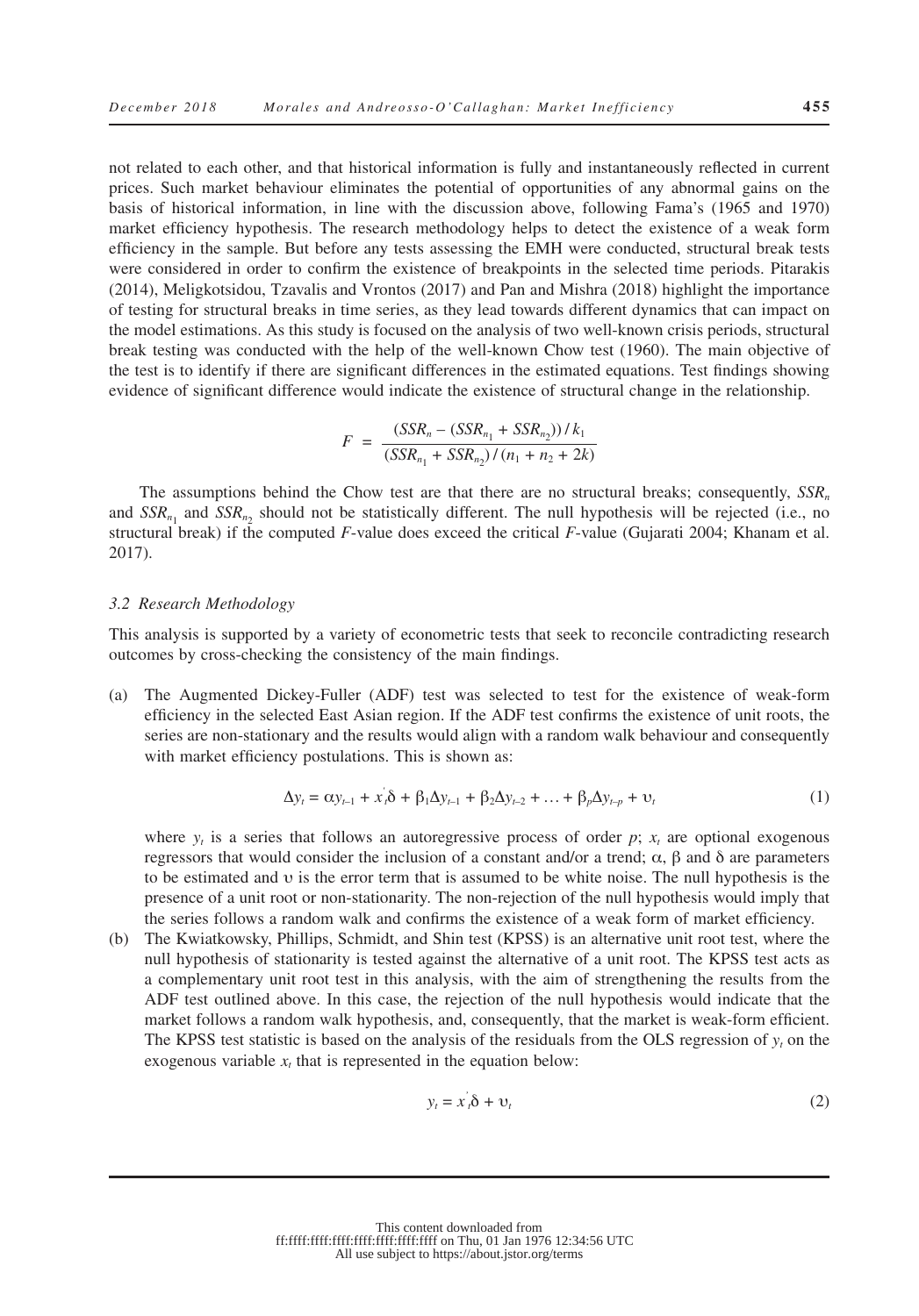An LM statistic defined as  $LM = \frac{\sum_i S(t)^2}{\sigma^2}$  $T^2 f_0$  is computed using the residuals of the OLS equation in

order to test the null hypothesis for stationarity.

(c) The Ljung-Box Q-Statistic Test is integrated in this study to develop a comparison with the Variance Ratio (VR) analysis so as to make the results more robust. The Ljung-Box Q-Statistic is used to test the joint hypothesis that all the autocorrelation coefficients up to a defined lag (*m*) are simultaneously equal to zero. This test checks for the existence of high-order serial correlation in the residuals:

$$
Q = n(n+2) \sum_{k=1}^{m} \left( \frac{\rho^2_k}{n-k} \right)
$$
 (3)

where *n* is the number of observations, *m* is the number of lags and  $\rho_k$  is the autocorrelation coefficient at lag *k*. Q follows a  $\chi^2$  distribution with *m* degrees of freedom. This test is used to check the strongest form of random walk. The test is used to verify if the outcomes of the variance ratio test support the existence of a random walk behaviour and consequently if it aligns with the concept of "weak-form efficiency".

(d) The Variance Ratio (VR) test is implemented to support the unit root tests above. The existence of a unit root is not sufficient to confirm that markets follow a random walk, as unit root processes can have predictable elements. However, for stock prices to be considered random, their returns must be found to be uncorrelated. Therefore, the random walk hypothesis is tested using the Lo and MacKinlay (1988) variance ratio (VR) test. The test is based on the assumption that the variance of a random walk term increases linearly with time. This test is selected because it is considered a standard tool in the testing for random walk processes.

$$
VR(q) = \frac{\sigma^1(q)}{\sigma^2(1)}\tag{4}
$$

where  $\sigma^2$  is the unbiased estimator (1/*q*) of the variance of the q-th difference and  $\sigma^2$  (1) is the variance of the first difference. Under the assumption of homoscedastic increments, a standard normal statistic  $z(q)$  is calculated as follows:

$$
z(q) = \frac{VR(q) - 1}{\sqrt{v(q)}} \sim N(0, 1)
$$
\n(5)

where  $v(q) = [2(2q - 1)(q - 1)]/3q(nq)$ . A second test statistic  $z * (q)$  is developed under the assumption of heteroskedastic increments as follows:

$$
z^*(q) = \frac{VR(q) - 1}{\sqrt{v^*(q)}} \sim N(0,1)
$$
\n(6)

where

$$
\nu^*(q) = \sum_{k=1}^{q-1} \left[ \frac{2(q-k)}{q} \right]^2 \phi(k) \tag{7}
$$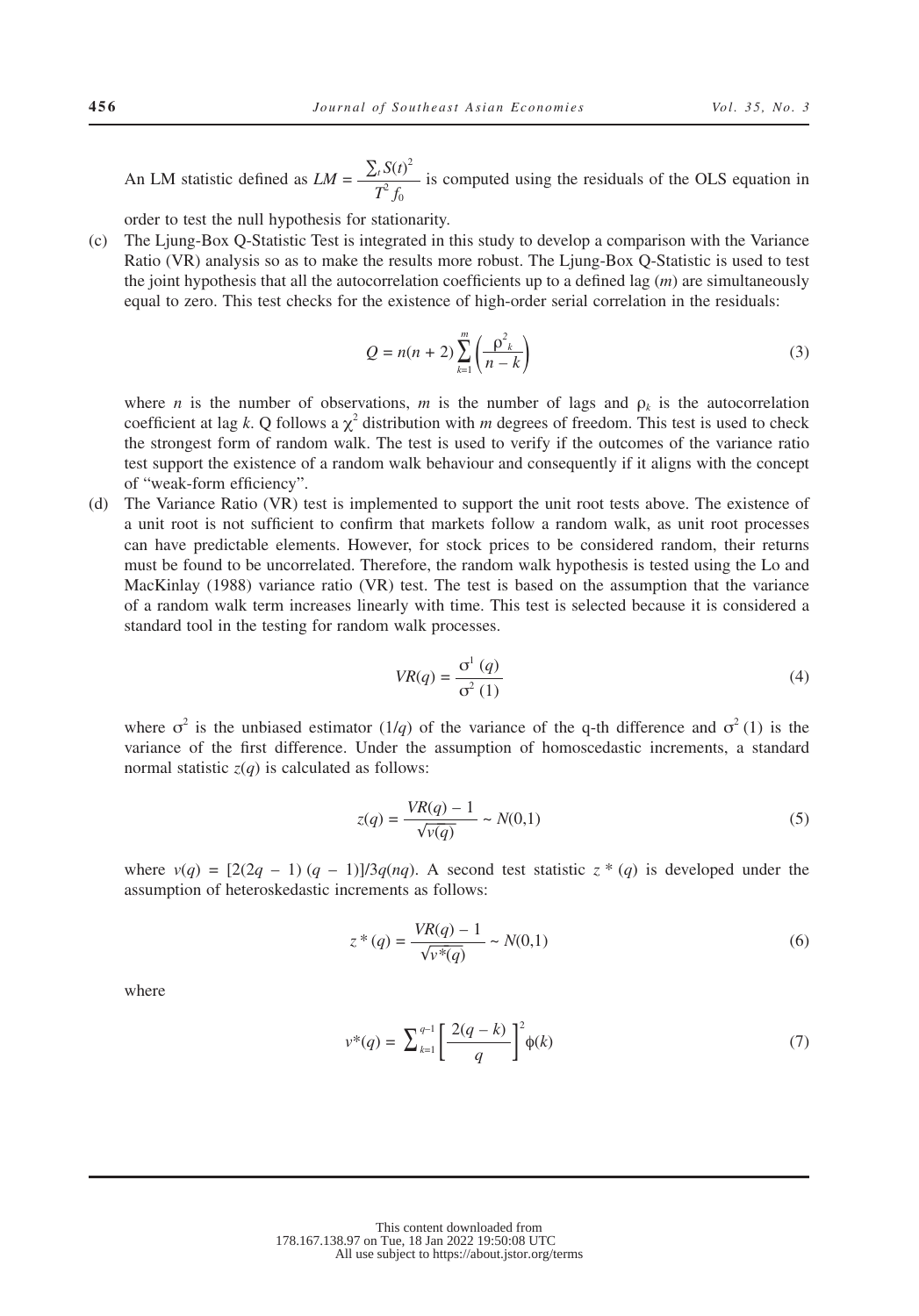$$
\phi(k) = \frac{\sum_{t=k+1}^{nq} (p_t - p_{t-1} - \hat{\mu})^2 (p_{t-k} - p_{t-k-1} - \hat{\mu})^2}{\left[\sum_{t=1}^{nq} (p_t - p_{t-1} - \hat{\mu})^2\right]^2}
$$
(8)

Both the *Z*(*q*) and *Z* \* (*q*) statistics test the null hypothesis that *VR*(*q*) = 1 or that the chosen index follows a random walk. When the random walk hypothesis is rejected and  $VR(q) > 1$ , the returns would be positively serially correlated indicating that the markets are inefficient.

(e) Market Integration Analysis is used to identify if the markets display the same risk-adjusted expected returns. In the case where markets are found to be segmented, the risk-return relationship in each national market would be determined by domestic factors and there would be no evidence of international effects. Pure random walks cannot be cointegrated, unless they are perfectly correlated. Given that market efficiency is interpreted to mean that prices follow random walks, the arguments that prices in efficient markets cannot be cointegrated would be correct. If two-time series are found to have the same order of integration and if a linear combination of these series exists, these series would be referred to as being cointegrated. Engle and Granger (1987) proposed a two-step procedure to estimate cointegration. In this two-step procedure, the first series (*yt*) is regressed on the second series  $(x_t)$  and the resulting error  $(e_t)$  is tested for stationarity. If the null hypothesis of non-stationarity of the residual is rejected, it can be said that the time series are cointegrated. Cointegration implies that both series would move together in the long run and they cannot drift apart very much from each other (Granger 1981).

$$
y_t = \alpha + \beta x_t + e_t \tag{9}
$$

An alternative method to test for cointegration is based on a vector autoregressive (VAR) model. The vector  $X_t$  contains the endogenously seen variables and has the dimension  $n \times 1$ , where  $n$  is the number of endogenous variables. Each variable follows a process that is influenced by its own lagged variables and the lagged variables of the other endogenous variables, that is:

$$
X_t = \prod_1 X_{t-1} + \ldots + \prod_k X_{t-1} + \varepsilon_t \qquad \text{with } t = 1, \ldots, T
$$
 (10)

The matrix of coefficients ∏*k* has the dimension *n x n*. Based on the equation above, the VAR can be transferred to a VAR of first differences. For this purpose, the lagged variable of the endogenous variables is subtracted from both sides leading to the system below:

$$
\Delta X_t = \sum_{i=1}^{k-1} \Gamma_i \Delta X_{t-i} + \prod_k X_{t-k} + \mu + \varepsilon_t \tag{11}
$$

where  $\Gamma_i = -I + \prod_1 + ... + \prod_i$  with  $I = 1, ..., k - 1$  and  $\prod_i = -(I - \prod_1 - ... - \prod_k)$  Johansen and Juselius (1990) propose two tests to determine the cointegration rank, namely the trace statistic and the maximum eigenvalue test. Both tests should be used simultaneously. In this case the researcher should be aware that different conclusions can be drawn from the tests, and that the Johansen test does not allow the identification of the specific variables that are found to be cointegrated. The estimation of the parameters for the cointegration vector, adjustment coefficients or eigenvalues is done through the maximum likelihood procedure.

(f) The analysis of volatility persistence in the region is conducted with the support of the traditional GARCH  $(1,1)$  econometric framework to be performed on each market. A commonly used random walk model used in finance can be defined through the equation below: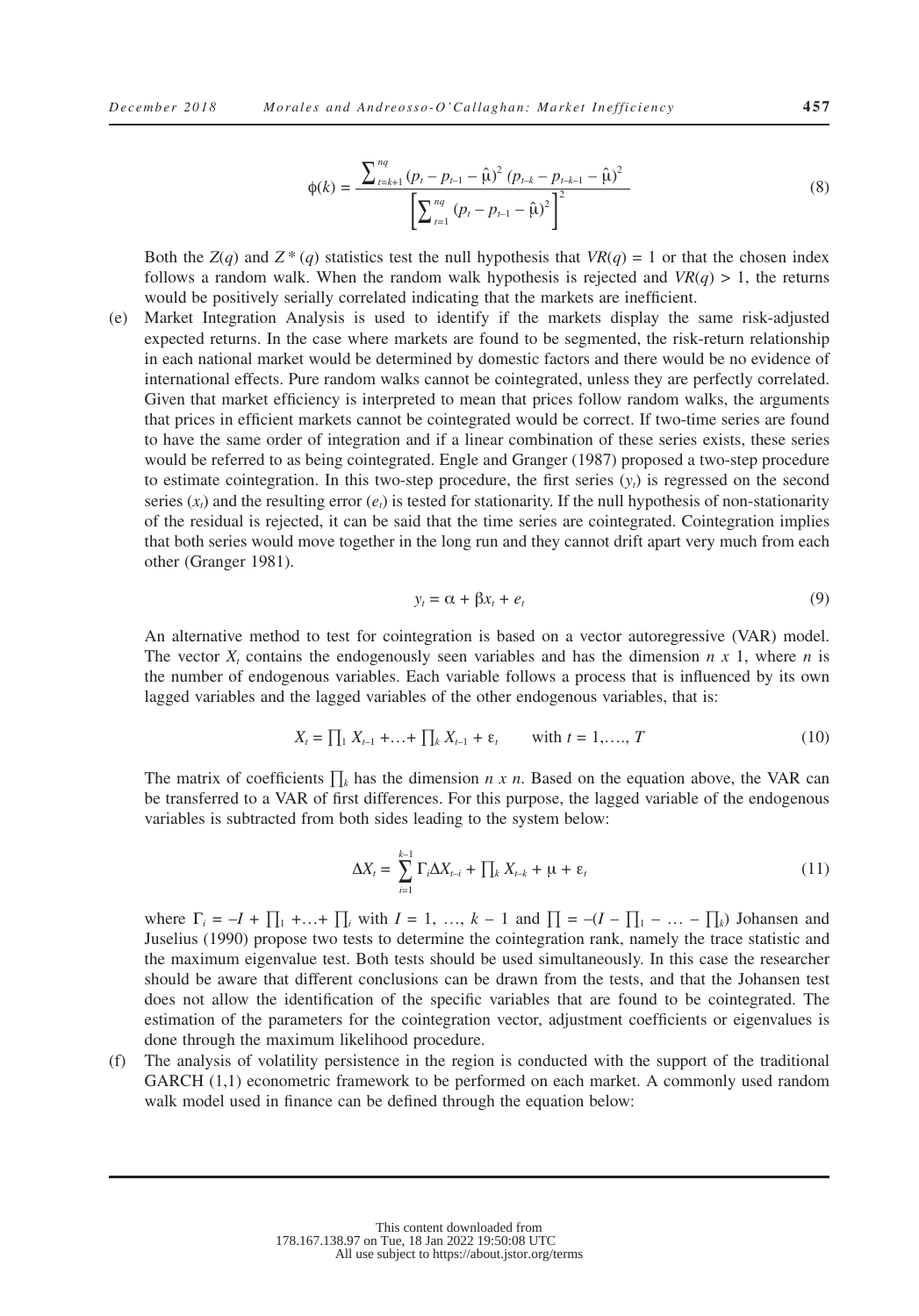$$
Y_t = \mu + Y_{t-1} + \varepsilon_t \qquad \text{with} \qquad \varepsilon_t = (0, \sigma_t^2) \tag{12}
$$

where  $\varepsilon_t$ ,  $t=1,...,n$  are serially independent. If  $\alpha=1$  then  $\{Y_t\}$  follows a random walk model and an AR(1) model otherwise. The fundamental idea of the GARCH (1,1) model (Bollerslev 1986) is to describe the evolution of the variance  $\sigma^2$ <sub>*t*</sub> as:

$$
\sigma_t^2 = \omega + \alpha \varepsilon_{t-1}^2 + \beta \sigma_{t-1}^2 \tag{13}
$$

The parameters satisfy  $0 \le \alpha \le 1$ ,  $0 \le \beta \le 1$ , and  $\alpha + \beta \le 1$ . The variance process is stationary if  $\alpha + \beta < 1$ , and the stationarity variance is given by  $\frac{\omega}{1 - \alpha - \beta}$ . The parameter  $\eta = \alpha + \beta$  is known as persistence and it defines how slowly a shock in the market is forgotten. In the case where the  $\alpha$  +  $\beta$  coefficients are close to one, the results would indicate a process that is long-lived and that would characterize markets that are not in line with an efficiency behaviour, as they would be exhibiting clustering and long-lasting patterns of market uncertainty. In these markets, forecasting possibilities would rise, which is inconsistent with the notion of a random walk behaviour.

The entire methodological framework was designed with the aim of combining a variety of econometric techniques that provide an in-depth discussion with regard to the existence of market efficiency in the East Asian region during the crisis periods under study. Furthermore, the selected methods were carefully chosen after a thorough review of research studies looking at the EMH that have been supported by the outlined tests.

#### **4. Critical Assessment of Markets Inefficiency and Volatility in the East Asian Region**

In a weakly efficient market, price formation does not follow a trend behaviour, implying random behaviour (Guidi and Gupta 2011). The analysis that follows aims to identify whether the East Asian region can be considered to be exposing a weak form of efficiency during the Asian and Global Financial Crises, a field of study that is characterized by conflicting findings. Some authors like Liu, Song and Romilly (1997), Long, Payne and Feng (1999), Lima and Tabak (2004), Kan and Andreosso-O'Callaghan (2007) tend to find support for market efficiency in the region, while others such as Ma (2004) and Mookerjee and Yin (1999) find no such evidence. For this study, the discussion begins with the basic descriptive statistics, followed by the interpretation of the main research findings, and finally some implications for investors in the region.

Table 1 shows that the average returns during the AFC were negative with significant volatility revealed in the stock markets of Hong Kong, South Korea and Malaysia. The lowest volatility in the region was registered in China (the most insulated market of all at the time) and Japan. The series also exhibited negative skewness only for the case of China, and all the series were found to be leptokurtic and non-normal.

During the GFC, Table 2 shows that the losses in the Chinese stock market were slightly higher, followed by an increase in market volatility. In the case of Hong Kong, South Korea, and Malaysia there was a drop in volatility levels with negative returns more or less in the same bands, as during the AFC with the exception of Hong Kong that registered a flat trend. During this period, the trend in Singapore was in line with the patterns followed by the rest of the markets in the region, i.e., negative returns and series that are slightly skewed to the left (the latter indicates a higher probability of materializing losses during the period). The series are also leptokurtic, a phenomenon translated by the minimization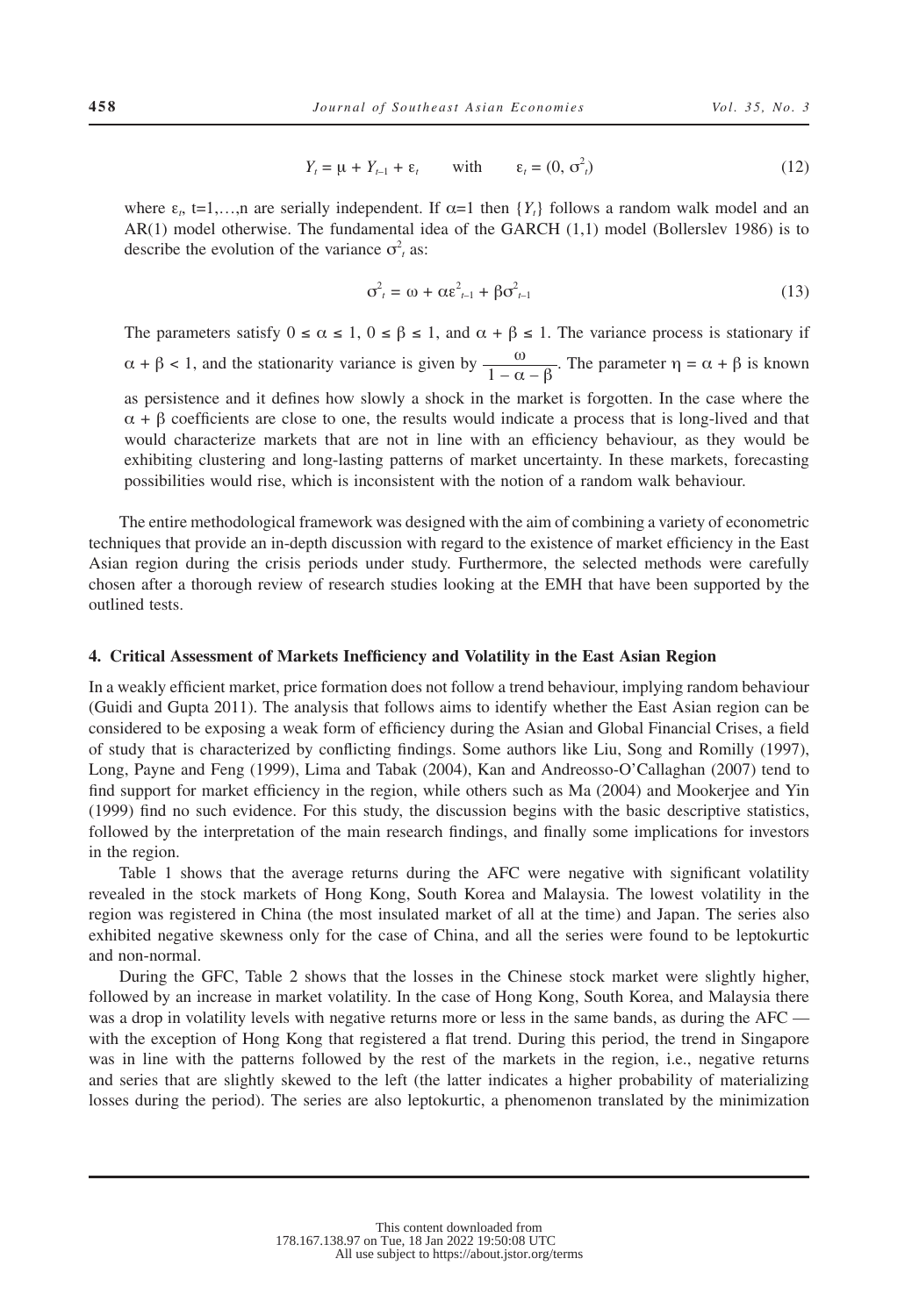| <i>Statistics</i> | China       | Hong Kong  | Japan      | South Korea | Malaysia   |
|-------------------|-------------|------------|------------|-------------|------------|
| Mean              | $-0.022\%$  | $-0.106\%$ | $-0.096\%$ | $-0.076\%$  | $-0.156\%$ |
| Std. Dev.         | $1.50\%$    | $2.90\%$   | $1.75\%$   | 3.16%       | $3.53\%$   |
| <b>Skewness</b>   | $-0.880898$ | 0.436372   | 0.198203   | 0.272231    | 0.55998    |
| Kurtosis          | 8.683354    | 9.099658   | 4.909498   | 4.190189    | 15.393     |
| Jarque-Bera       | 578.2725    | 620.136    | 62.12089   | 27.97882    | 2529.065   |

TABLE 1 Descriptive Statistics: Asian Crisis

NOTES: Market returns were calculated as follows:  $Rt = Ln (PIt / PIt - 1)$ , being  $Rt = returns, Ln = natural log$ ,  $PI = price$  index.

Singapore was not included in the analysis of the Asian Crisis due to non-availability of daily data for the period. Source: Authors' calculations.

| <i>Statistics</i> | China       | Hong Kong | Japan       | South Korea | <i>Malaysia</i> | Singapore   |
|-------------------|-------------|-----------|-------------|-------------|-----------------|-------------|
| Mean              | $-0.024\%$  | $0.000\%$ | $-0.083\%$  | $-0.008\%$  | $-0.011\%$      | $-0.028\%$  |
| Std. Dev.         | $2.31\%$    | $2.52\%$  | $2.17\%$    | $1.97\%$    | $1.09\%$        | 1.84%       |
| <b>Skewness</b>   | $-0.149387$ | 0.132004  | $-0.323219$ | $-0.493444$ | $-1.218347$     | $-0.030284$ |
| Kurtosis          | 4.475999    | 7.100891  | 9.062982    | 8.314394    | 14.58084        | 5.475853    |
| Jarque-Bera       | 61.70414    | 459.4674  | 1011.541    | 794.9384    | 3810.616        | 166.8827    |

TABLE 2 Descriptive Statistics: Global Financial Crisis

Source: Authors' calculations.

of the potential for extreme outcomes when compared with normally distributed series. The Jarque-Bera statistics indicates that the series under analysis are non-normal for the crisis periods.

The correlation coefficients during the AFC were close to zero in the case of China (a relatively sheltered economy) and positive and below 0.5 for the rest of the markets (Table 3); Hong Kong and Malaysia displayed the highest level of correlation with the markets in the region.

During the GFC, the correlation matrix displayed significant changes in the region when compared to the case of the AFC (Table 4). China's correlations with the rest of the markets were positive and significantly higher than before, with the highest correlations with Hong Kong and a positive correlation with the South Korean stock market that was registered as negative during the AFC. These results indicate greater connection of the Chinese stock market with other markets in the region with the passage of time. China's correlations are still below 0.5, suggesting that during the AFC, the Chinese stock market still exhibited relatively independent behaviour, while the rest of the markets were positively correlated. Such outcomes suggest the existence of market inefficiency. The results for the GFC indicate high levels of positive correlation in the region, which corroborates the initial preliminary results of market inefficiency during the AFC.

If a market is characterized by weak form efficiency, the returns on that market should follow a random walk process and consequently, should be non-stationary. During both crisis periods, the ADF and the KPSS offer evidence that the markets were, in fact, stationary — the only exception being the case of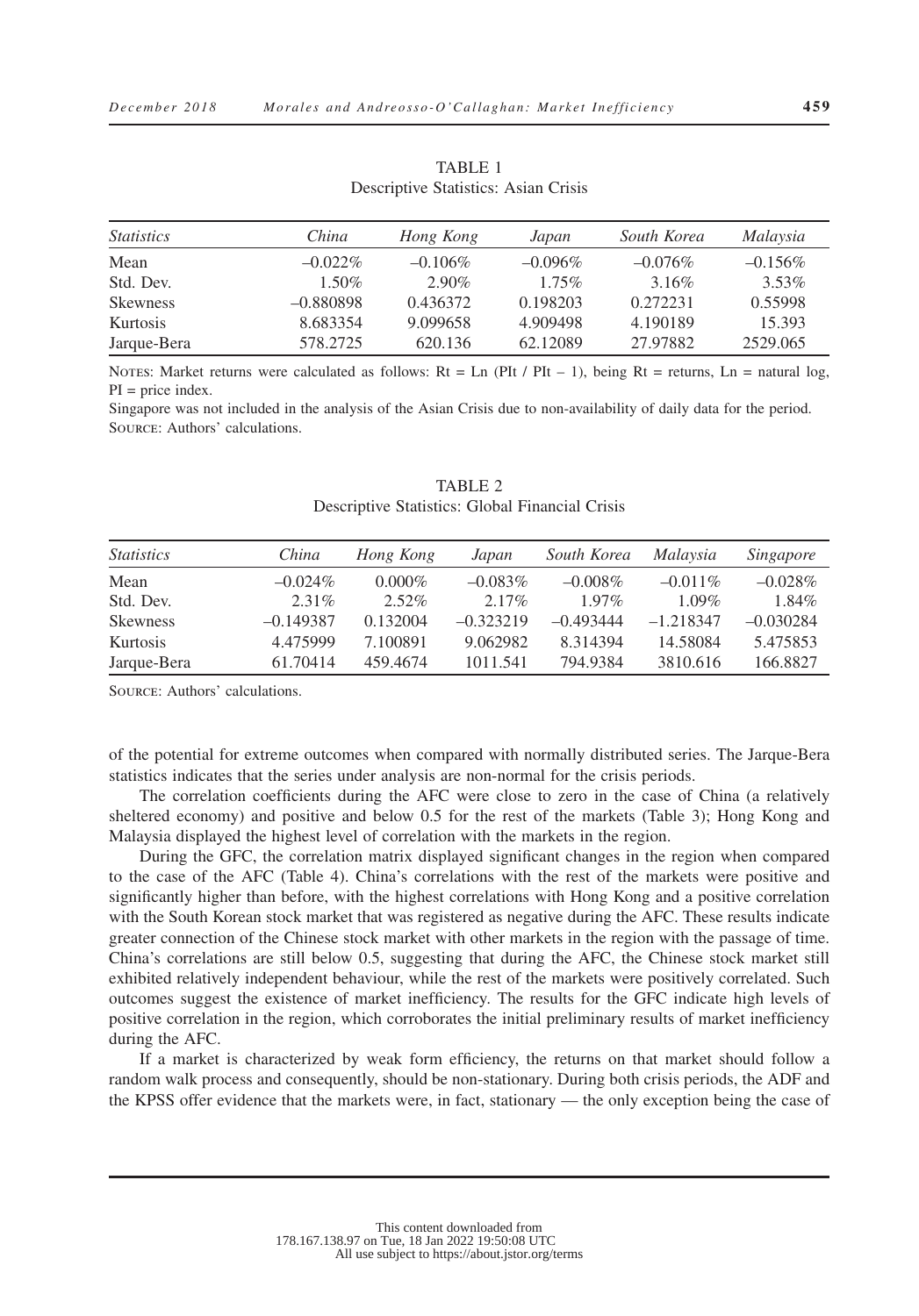| Correlation Matrix | China       | Hong Kong | Japan    | South Korea | Malaysia |
|--------------------|-------------|-----------|----------|-------------|----------|
| China              |             | 0.053067  | 0.009768 | $-0.001029$ | 0.060581 |
| Hong Kong          | 0.053067    |           | 0.394334 | 0.193724    | 0.36432  |
| Japan              | 0.009768    | 0.394334  |          | 0.169279    | 0.218062 |
| Korea              | $-0.001029$ | 0.193724  | 0.169279 |             | 0.239546 |
| Malaysia           | 0.060581    | 0.36432   | 0.218062 | 0.239546    |          |

TABLE 3 Correlation Matrix for Stock Returns: Asian Crisis

Source: Authors' calculations.

TABLE 4 Correlation Matrix for Stock Returns: Global Financial Crisis

| <b>Correlation Matrix</b> | China    | Hong Kong | Japan    | South Korea | Malaysia | <i>Singapore</i> |
|---------------------------|----------|-----------|----------|-------------|----------|------------------|
| China                     |          | 0.501944  | 0.311237 | 0.367937    | 0.323749 | 0.34402          |
| Hong Kong                 | 0.501944 |           | 0.660495 | 0.690049    | 0.517822 | 0.781086         |
| Japan                     | 0.311237 | 0.660495  |          | 0.704374    | 0.481896 | 0.602627         |
| Korea                     | 0.367937 | 0.690049  | 0.704374 |             | 0.540108 | 0.682364         |
| Malaysia                  | 0.323749 | 0.517822  | 0.481896 | 0.540108    |          | 0.597557         |
| Singapore                 | 0.34402  | 0.781086  | 0.602627 | 0.682364    | 0.597557 |                  |

Source: Authors' calculations.

South Korea during the AFC as shown by the KPSS results at 10 per cent level of significance (Table 5). The analysis from the autocorrelation coefficients (Q-test) for thirty-six lags indicate significant results in the case of Hong Kong, South Korea and Malaysia where the markets are correlated and do not follow a random walk. On the other hand, China and Japan appear to be following a random walk process during the Asian Crisis, as the returns were found to be uncorrelated (and in line with the EMH proposition). However, the outcomes are quite different when looking at the GFC, where a change on market behaviour is visible (Table 6). During this period, the markets that seem to be in line with a weak form of efficient behaviour are Hong Kong and South Korea, with the rest of the markets exhibiting evidence of correlated returns. The results from the autocorrelation functions indicate that the markets are quite dynamic and that adjustment processes are taking place in the region.

The outcomes from the individual and joint variance ratio tests indicate that the markets are not following a random walk and that daily returns across markets were positively correlated (and therefore, inefficient) during both crisis periods. This is in line with the results from Ma (2004) and Mookerjee and Yin (1999) who do not support the existence of market efficiency. These findings indicate that abnormal profit opportunities were available to investors during the crisis periods, but also that high levels of risk were associated with market operations in the region due to the markets' inability to price their stocks efficiently. The cointegration analysis showed a lack of long-run relationships among regional markets during both crisis periods with the exception of Singapore and South Korea during the GFC as their market linkages improved due to greater economic and political cooperation (Bayoumi and Eichengreen 1994; Zhang, Sato and McAleer 2004; and Bacha 2008).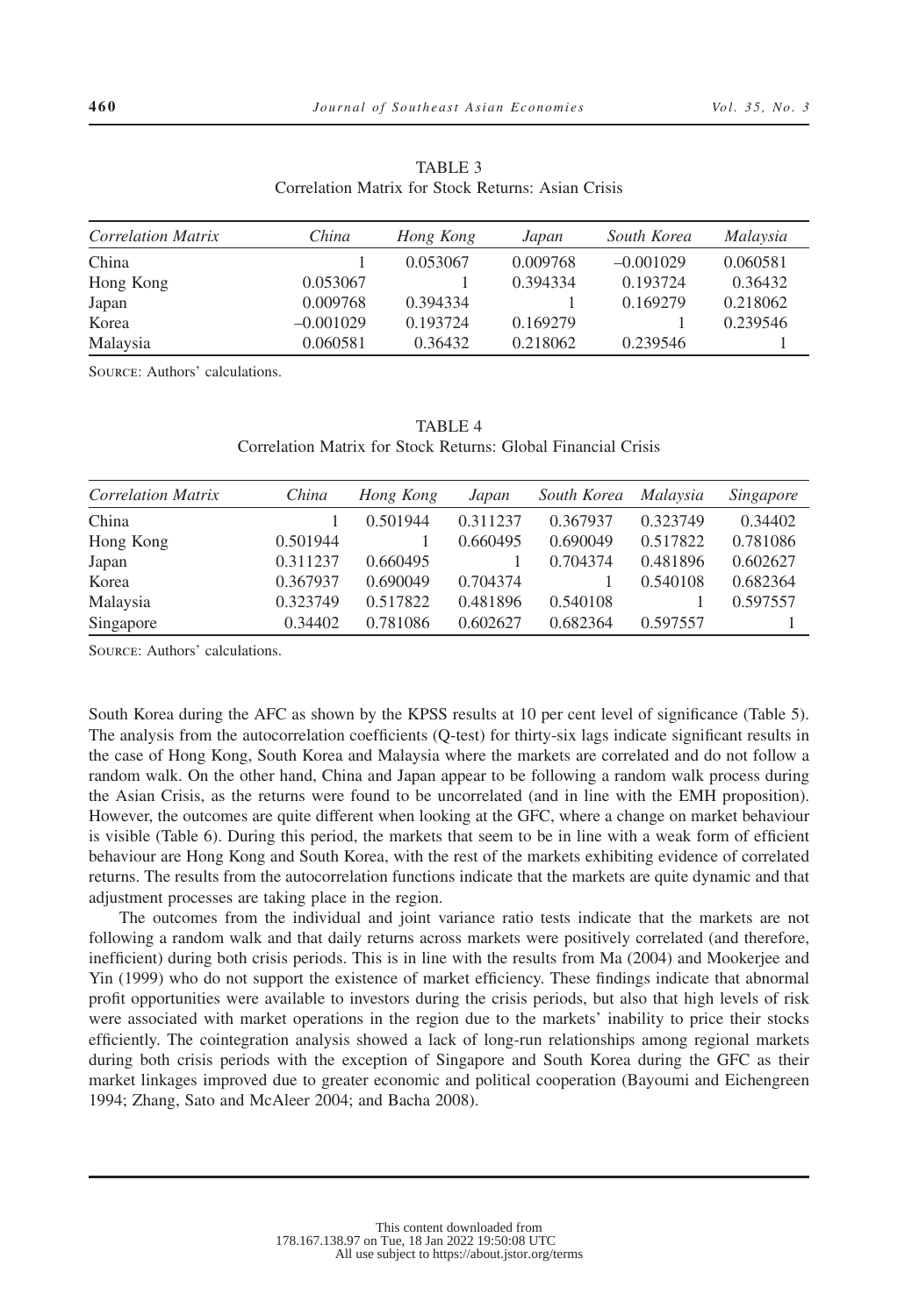| Test/Countries         | China           | Hong Kong       | Japan              | South Korea                           | Malaysia         |
|------------------------|-----------------|-----------------|--------------------|---------------------------------------|------------------|
| Chow test              | Break*          | Break*          | Break <sup>*</sup> | Break*                                | Break*           |
| ADF                    | $-19.34(0.00)*$ | $-19.97(0.00)*$ | $-21.47(0.00)*$    | $-17.54(0.00)*$                       | $-20.10(0.00)*$  |
| <b>KPSS</b>            | $0.073(0.46)^*$ | $0.16(0.46)$ *  | $0.066(0.46)$ *    | 0.47(0.46)                            | $0.27(0.46)^*$   |
| Q-test                 | $36$ (insig)    | $36$ (sig)*     | $36$ (insig)       | $36$ (sig)*                           | $36$ (sig)*      |
| VR joint tests         | $8.94(0.00)*$   | $3.57(0.00)*$   | $6.32(0.00)*$      | $6.38(0.00)*$                         | $2.96(0.012)$ ** |
| VR(2,4,8,16)           | $0.00*$         | $0.00*$         | $0.00*$            | $0.00*$                               | $0.05**$         |
| Johansen               | N <sub>0</sub>  | N <sub>0</sub>  | N <sub>0</sub>     | N <sub>0</sub>                        | N <sub>0</sub>   |
| Engle & Granger        | N <sub>0</sub>  | N <sub>0</sub>  | N <sub>0</sub>     | N <sub>0</sub>                        | N <sub>0</sub>   |
| GARCH $(\alpha)$       | $0.26577*$      | $0.157342*$     | $0.075402*$        | $0.069566*$                           | $0.140491*$      |
| GARCH $(\beta)$        | $0.468925*$     | $0.823371*$     | $0.89068*$         | $0.934154*$                           | $0.863731*$      |
| GARCH $(\alpha+\beta)$ | $0.734695*$     | 0.980713*       | $0.966082*$        | 1.003                                 | 1.004            |
| Half-life volatility   | 3 days          | 36 days         |                    | 21 days Non-stationary Non-stationary |                  |

TABLE 5 Econometric Modelling Results: Asian Crisis

NOTES: \*\* 5% level of significance and \* 1% level of significance. A VAR test was conducted to identify the number of lags to be applied in the selected econometric tests. The values presented in brackets are the p-values, for the ADF, KPSS and VR joint test. The results are considered at the 5% level of significance. Singapore was not included in the analysis of the Asian crisis due to non-availability of daily data for the index. For the KPSS test the critical value at 5% level of significance is presented in brackets.

Key: ADF (Augmented Dickey-Fuller Test), KPSS (Kwiatkowsky, Phillips, Schmidt, and Shin), Q-test (Ljung-Box Q-statistic test), VR (Variance Ratio test), Johansen (Johansen Cointegration test), Engle &Granger (Cointegration test), GARCH (Generalized Autoregressive Conditional Heteroscedastic model). The GARCH model framework was conditioned to the small number of observations that could explain explosive behaviour in the case of South Korea and Malaysia. The results for the GARCH model were tested for autocorrelation and heteroscedasticity to ensure that they were robust estimations; the results are not presented for the sake of brevity, but they are available upon request. Source: Authors' calculations.

| Test/Countries         | China                                     | Hong Kong      | Japan          | South Korea    | Malaysia                                 | Singapore      |
|------------------------|-------------------------------------------|----------------|----------------|----------------|------------------------------------------|----------------|
| Chow test              | Break*                                    | Break*         | Break*         | Break*         | Break*                                   | Break*         |
| ADF                    | $-25.72(0.00)*-27.08(0.00)*-25.72(0.00)*$ |                |                |                | $-9.74(0.00)*-12.96(0.00)*-14.96(0.00)*$ |                |
| <b>KPSS</b>            | $0.30(0.46)$ *                            | $0.19(0.46)^*$ | $0.23(0.46)^*$ | $0.17(0.46)^*$ | $0.43(0.46)^*$                           | $0.39(0.46)$ * |
| O-test                 | $36$ (sig)*                               | $36$ (insig)   | $36$ (sig)*    | $36$ (insig)   | $36$ (sig)*                              | $36$ (sig)*    |
| VR joint tests         | $8.94(0.00)*$                             | $6.97(0.00)*$  | $6.23(0.00)*$  | $6.81(0.00)*$  | $4.44(0.00)*$                            | $7.04(0.00)*$  |
| VR $(2,4,8,16)$        | $0.00*$                                   | $0.00*$        | $0.00*$        | $0.00*$        | $0.00*$                                  | $0.00*$        |
| Johansen               | N <sub>0</sub>                            | N <sub>0</sub> | N <sub>0</sub> | <b>Yes</b>     | N <sub>0</sub>                           | Yes            |
| Engle & Granger        | N <sub>0</sub>                            | N <sub>0</sub> | N <sub>0</sub> | Yes            | N <sub>0</sub>                           | Yes            |
| GARCH $(\alpha)$       | $0.082122*$                               | $0.128026*$    | $0.111546*$    | $0.082354*$    | $0.192758*$                              | $0.116913*$    |
| GARCH $(\beta)$        | 0.888557*                                 | $0.842712*$    | 0.858508*      | $0.897346*$    | 0.794388*                                | 0.877942*      |
| GARCH $(\alpha+\beta)$ | 0.970679*                                 | 0.970738*      | $0.970054*$    | $0.9797*$      | $0.987146*$                              | 0.994855*      |
| Half-life volatility   | 24 days                                   | 24 days        | 23 days        | 34 days        | 54 days                                  | 135 days       |

TABLE 6 Econometric Modelling Results for the Global Financial Crisis

NOTES: \*\* 5% level of significance and \* 1% level of significance. A VAR test was conducted to identify the number of lags to be applied in the selected econometric tests. The values presented in brackets are the p-values, for the ADF, KPSS And VR joint test. The results are considered at the 5 % level of significance. Source: Authors' calculations.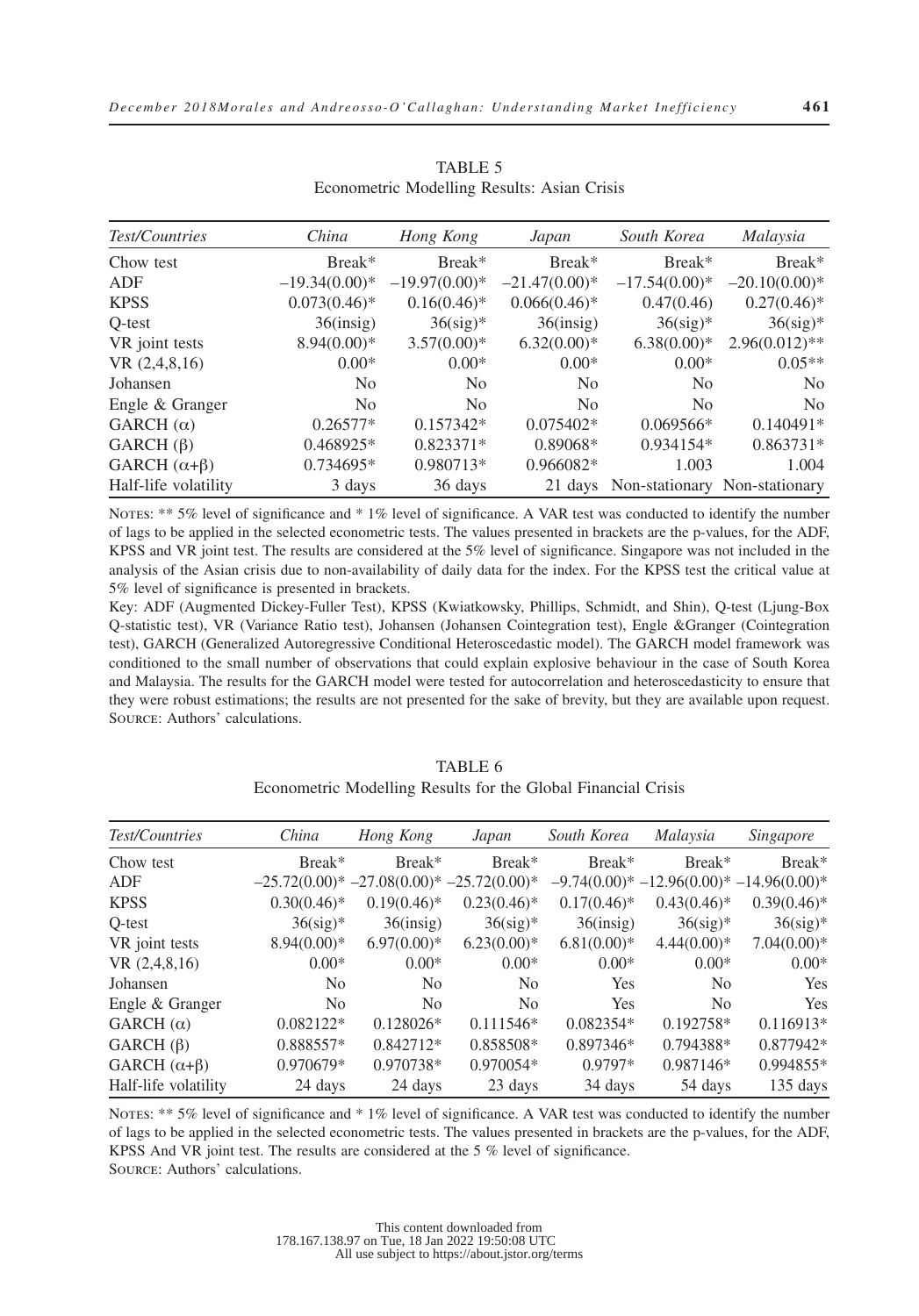The main implications of the findings of this study are that investors, in general, cannot infer market behaviour simply by looking at regional patterns. The GARCH framework signals that volatility is highly persistent and exhibited a clustering behaviour for almost all markets in both crises periods, again denoting market inefficiencies. The Chinese stock exchange market, however, was able to absorb market shocks quite fast during the AFC, characterizing market efficiency behaviour. In fact, it took around just three days for the Chinese stock market to return half-way back to its unconditional volatility level in the absence of any further shocks, while, for the other markets, this adjustment process took roughly a month. The situation changed during the GFC with all markets exhibiting volatility persistence that lasted roughly a month in the case of China, Hong Kong, Japan and South Korea; heavy persistence was visible in Malaysia and Singapore, two markets characterized by significant long-lasting effects. Based on the results, China seems to be increasingly aligning its behaviour with the rest of the markets in the region, and Singapore and Malaysia appear to be heavily exposed to shocks that spillover because of positive correlations. However, the effects might not be long-lasting and more in line with short-lived shocks due to the lack of cointegration that offers initial evidence of market segmentation in the region. Furthermore, there is a need of considering that market interventions during periods of sustained volatility can result in inefficiencies (Mookerjee and Yu 1999; Kavussanos and Dockery 2001; Chen et al. 2011).

#### **5. Critical Insights and Policy Implications**

The research outcomes have interesting implications in terms of investment diversification and the development of public policy aimed at minimizing the level of disruption. From the investors' viewpoint, Asian stock markets have gained significant importance in international portfolios, requiring close monitoring of their performance. The two major crises have changed the nature of regional integration among Asian stock markets; these are becoming generally more mature, more competitive and more efficient, while their linkages are becoming stronger (Eichengreen 2003; Hamilton-Hart 2006). As a result, portfolio managers need to be aware of the gains derived from portfolio diversification, but at the same time need to reconsider Asian market dynamics and how increasing levels of integration (Guidi and Gupta 2011) can lead to greater exposure during times of turmoil.

Another aspect that needs to be closely monitored is the loss of efficiency during times of crisis (Cajueiro and Tabak 2004, 2005*a*, 2005*b*; Lim 2008) that are characterized by significant market interventions ultimately leading to disturbances. For policymakers, the existence of correlations among equity markets are important, given their impact on financial stability.

It is also vital to consider that monetary policy strategy is influenced by international and regional stock market developments and that shocks can propagate to the real economy through stock markets. Consequently, policymakers need to be able to understand the magnitude of generated spillover effects when coordinating their efforts to pursue economic recovery after crises periods (Kumar and Persaud 2002). From a policy perspective, it is paramount to distinguish between crises that arise from bad fundamentals and those arising mainly from abrupt shifts in investors' preferences, as they lead to different market dynamics. Finally, while designing economic and financial policies for the Asian region, policymakers must also consider the increasing level of integration of the Chinese stock market with other Asian markets.

#### **6. Conclusion**

This study of six East Asian economies (Japan, Hong Kong, Malaysia, Singapore, South Korea and China) during two major crisis periods (July 1997 – December 1998 and July 2007 – December 2009) was primarily conducted to check for any learning effect that the AFC and GFC might have had on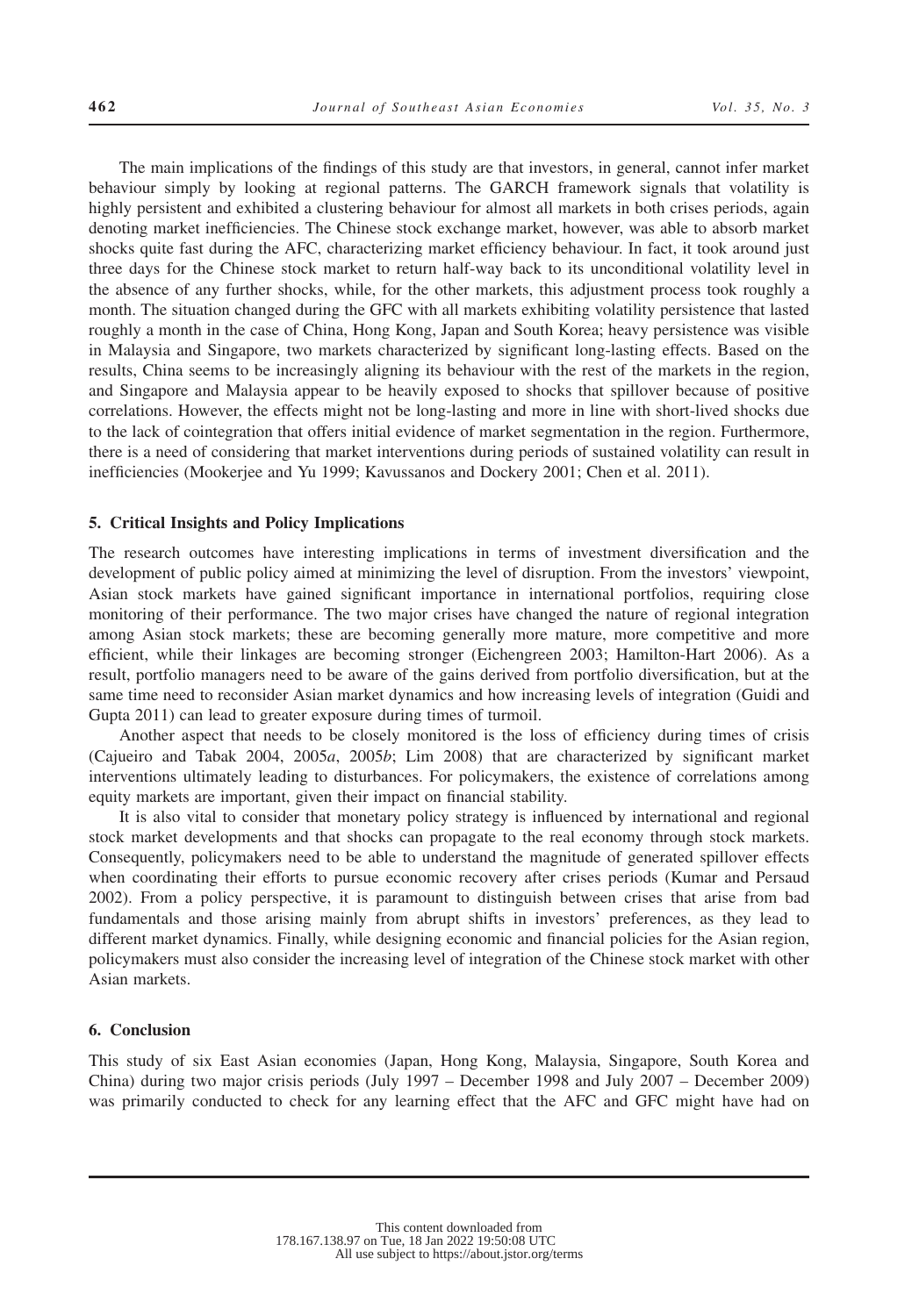subsequent macroeconomic policies in the region. The results indicate that during both crises, the East Asian region exhibited significant inefficiencies. This is shown by the fact that most markets in the region did not follow a random walk process during the two periods under analysis, and that positive correlations characterized the behaviour of market returns. In addition, according to the cointegration results, only South Korea and Singapore appeared to be moving together in the long run, while the rest of the markets seemed to diverge from each other. The main implication of this analysis is that well-informed investors were able to earn excess profits using historical information, at the expense of less informed and active investors. Moreover, deviations from efficient market behaviour and lack of integration in the region with markets reacting differently to successive market shocks — indicate that policymakers would have to consider each market individually and that common policies would not suffice. The results for the region also highlight the need for further reforms and advances to increase transparency and expedite the development of legal and information systems that aid the process of price discoveries. Further research is required to determine the precise level of integration in these markets and its evolution before, during, and after financial crises so as to gain a better understanding of the regional and global dynamics prevalent in Asian stock markets.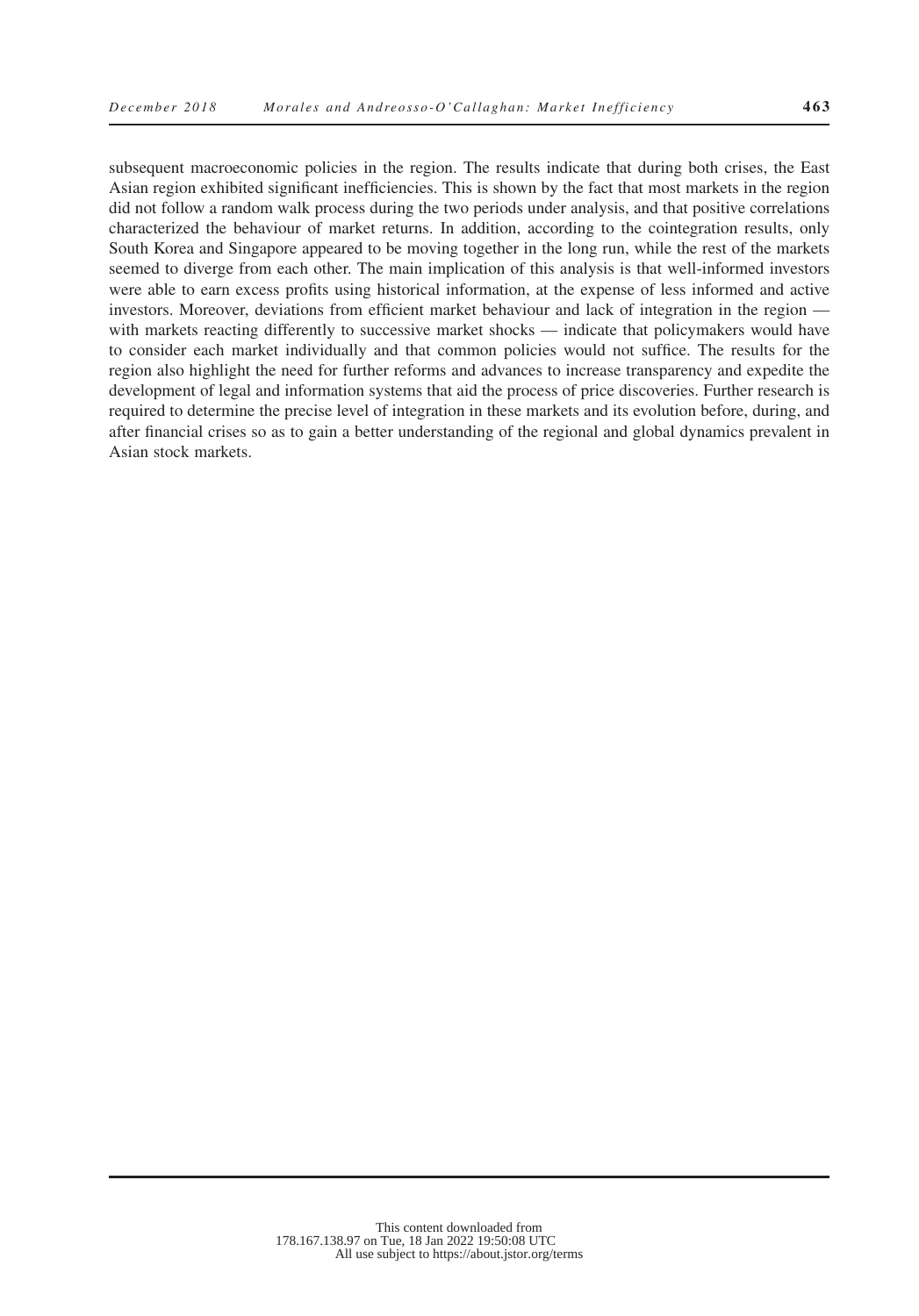# **APPENDIX**

Results with data in U.S. dollars (stock prices for all studied markets were converted into U.S. dollars). Overall, the research findings are in line with the outcomes for the tests run using local prices. Additionally, different outcomes were registered only in a very few cases; it is important to consider that the significance level was 10 per cent.

# TABLE 7

Descriptive Statistics: Asian Crisis

| <i>Statistics</i> | China       | Hong Kong  | Japan      | Korea      | Malaysia   |
|-------------------|-------------|------------|------------|------------|------------|
| Mean              | $-0.022\%$  | $-0.106\%$ | $-0.092\%$ | $-0.155\%$ | $-0.260\%$ |
| Std. Dev.         | $1.50\%$    | $2.91\%$   | 2.18%      | $4.34\%$   | $4.37\%$   |
| <b>Skewness</b>   | $-0.878965$ | 0.432052   | 0.749299   | 0.009951   | 1.18647    |
| Kurtosis          | 8.675846    | 9.073889   | 6.470673   | 7.312056   | 14.00492   |
| Jarque-Bera       | 576.6572    | 614.7672   | 233.4257   | 303.7057   | 2070.074   |

NOTES: Market returns were calculated as follows:  $Rt = Ln (P I t/P I t - 1)$ , being  $Rt =$  returns,  $Ln =$  natural log,  $PI =$  price index. Singapore was not included in the analysis of the Asian Crisis due to non-availability of daily data for the period. Source: Authors' calculations.

# TABLE 8 Descriptive Statistics: Global Financial Crisis

| <i>Statistics</i> | China       | Hong Kong  | Japan       | Korea       | Malaysia    | <i>Singapore</i> |
|-------------------|-------------|------------|-------------|-------------|-------------|------------------|
| Mean              | $-0.0076\%$ | $0.0019\%$ | $-0.0413\%$ | $-0.0434\%$ | $-0.0097\%$ | $-0.0154\%$      |
| Std. Dev.         | $2.31\%$    | $2.52\%$   | 2.05%       | $2.44\%$    | $1.3051\%$  | $2.01\%$         |
| <b>Skewness</b>   | $-0.142983$ | 0.142243   | $-0.19761$  | $-0.191615$ | $-0.888007$ | $-0.07315$       |
| Kurtosis          | 4.436123    | 7.102435   | 7.631394    | 12.72992    | 11.02935    | 5.554535         |
| Jarque-Bera       | 58.34081    | 460.1176   | 587.8634    | 2579.847    | 1839.957    | 178.1343         |

NOTE: Market returns were calculated as follows:  $Rt = Ln (PIt/PIt - 1)$ , being  $Rt = returns$ ,  $Ln = natural log$ ,  $PI = price index$ . Source: Authors' calculations.

|                                  | TABLE 9 |  |
|----------------------------------|---------|--|
| Correlation Matrix: Asian Crisis |         |  |

| Correlation Matrix | China         | Hong Kong   | Japan          | Korea          | Malaysia    |
|--------------------|---------------|-------------|----------------|----------------|-------------|
| China              |               | 0.053435403 | $-0.034386271$ | $-0.025045793$ | 0.067337612 |
| Hong Kong          | 0.053435403   |             | 0.374355459    | 0.253405285    | 0.366416518 |
| Japan              | $-0.03438627$ | 0.374355459 |                | 0.197295307    | 0.203348556 |
| Korea              | $-0.02504579$ | 0.253405285 | 0.197295307    |                | 0.257107285 |
| Malaysia           | 0.067337612   | 0.366416518 | 0.203348556    | 0.257107285    |             |

Source: Authors' calculations.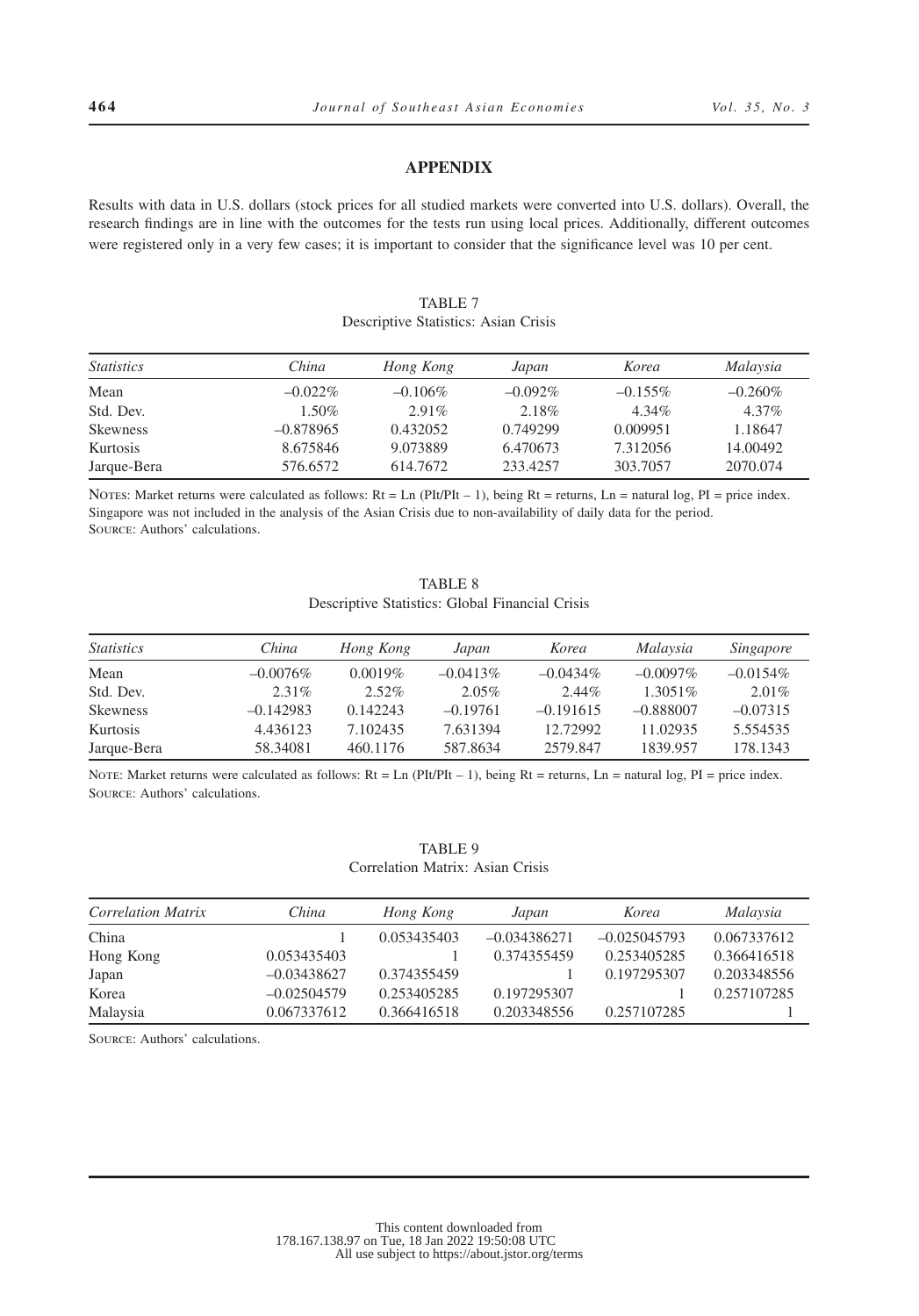TABLE 10 Correlation Matrix: Global Financial Crisis

| <b>Correlation Matrix</b> | China    | Hong Kong | Japan    | Korea    | Malaysia | Singapore |
|---------------------------|----------|-----------|----------|----------|----------|-----------|
| China                     |          | 0.503498  | 0.288019 | 0.310573 | 0.330641 | 0.349693  |
| Hong Kong                 | 0.503498 |           | 0.576983 | 0.608292 | 0.533154 | 0.78313   |
| Japan                     | 0.288019 | 0.576983  |          | 0.563889 | 0.416052 | 0.50123   |
| Korea                     | 0.310573 | 0.608292  | 0.563889 |          | 0.519197 | 0.620383  |
| Malaysia                  | 0.330641 | 0.533154  | 0.416052 | 0.519197 |          | 0.623217  |
| Singapore                 | 0.349693 | 0.78313   | 0.50123  | 0.620383 | 0.623217 |           |

Source: Authors' calculations.

| TABLE 11                                           |  |
|----------------------------------------------------|--|
| Econometric Modelling Results for the Asian Crisis |  |

| Test/Countries         | China          | Hong Kong        | Japan            | Korea          | Malaysia        |
|------------------------|----------------|------------------|------------------|----------------|-----------------|
| Chow Test              | Break*         | Break*           | Break*           | Break*         | Break*          |
| ADF                    | $-19.34*(0)$   | $-19.96*(0.00)$  | $-19.99*(0.00)$  | $-11.58*(0)$   | $-18.22*(0.00)$ |
| <b>KPSS</b>            | $0.073(0.46)*$ | $0.16(0.46)^*$   | $0.24(0.46)$ *   | $0.37(0.46)$ * | $0.32(0.46)^*$  |
| O-test                 | $36$ (insig)   | $36$ (sig)*      | $36$ (insig)     | $36$ (sig)*    | $36$ (sig)*     |
| VR joint tests         | $4.81(0.00)*$  | $3.57(0.00)*$    | $5.83(0.00)*$    | $4.07(0.00)*$  | $3.34(0.00)*$   |
| VR(2,4,8,16)           | $0.00*$        | $0.00*$          | $0.00*$          | $0.00*$        | $0.00*$         |
| Johansen               | N <sub>0</sub> | No.              | N <sub>0</sub>   | N <sub>0</sub> | N <sub>0</sub>  |
| Engle & Granger        | No             | Cointegration*** | Cointegration*** | No             | N <sub>o</sub>  |
| GARCH $(\alpha)$       | $0.261199*$    | $0.151176*$      | 0.087583*        | $0.146714*$    | $0.142476*$     |
| $GARCH(\beta)$         | 0.489637*      | $0.82562*$       | 0.890734*        | 0.868742*      | $0.876617*$     |
| GARCH $(\alpha+\beta)$ | $0.750836*$    | $0.976796*$      | $0.978317*$      | 1.015456       | 1.019093        |
| Half-life volatility   | 2.41878757     | 29.52395363      | 31.61947008      | Non-stationary | Non-stationary  |

NOTES: \*\* 5% level of significance and \* 1% level of significance. A VAR test was conducted to identify the number of lags to be applied in the selected econometric tests. The values presented in brackets are the p-values, for the ADF, KPSS and VR joint test. The results are considered at the 5% level of significance. Singapore was not included in the analysis of the Asian Crisis due to non-availability of daily data for the index. For the KPSS test the critical value at 5% level of significance is presented in brackets. Key: ADF (Augmented Dickey-Fuller Test), KPSS (Kwiatkowsky, Phillips, Schmidt, and Shin), Q-test (Ljung-Box Q-statistic test), VR (Variance Ratio test), Johansen (Johansen Cointegration test), Engle & Granger (Cointegration test), GARCH (Generalized Autoregressive Conditional Heteroscedastic model). The GARCH model framework was conditioned to the small number of observations that could explain explosive behaviour in the case of South Korea and Malaysia. The results for the GARCH model were tested for autocorrelation and heteroscedasticity to ensure that they were robust estimations; the results are not presented for the sake of brevity, but they are available upon request.

Source: Authors' calculations.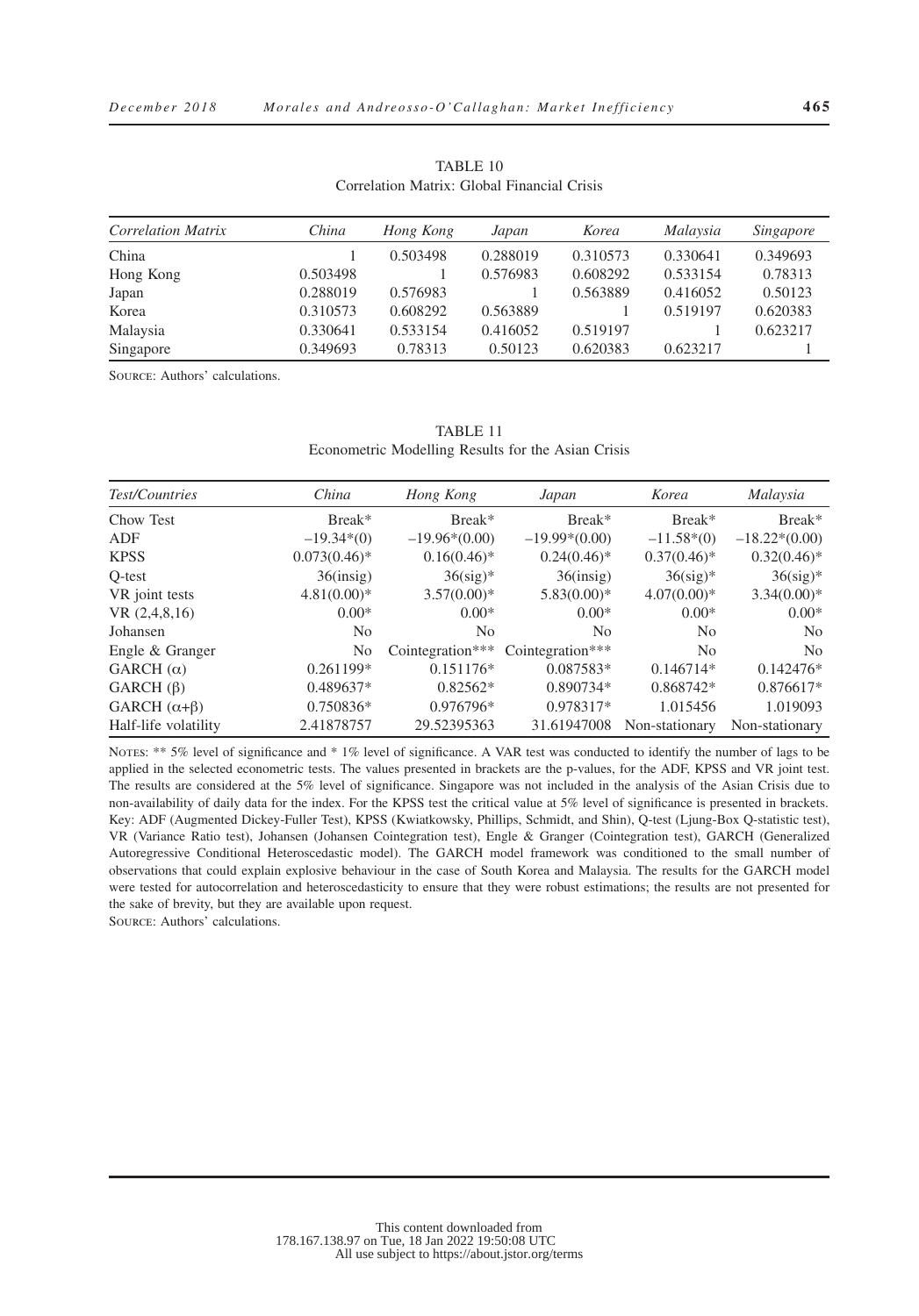| Test/Countries         | China          | Hong Kong       | Japan           | Korea           | Malaysia        | Singapore        |
|------------------------|----------------|-----------------|-----------------|-----------------|-----------------|------------------|
| Chow Test              | Break*         | Break*          | Break*          | Break*          | Break*          | Break*           |
| <b>ADF</b>             | $-25.8*(0.00)$ | $-27.03*(0.00)$ | $-21.51*(0.00)$ | $-19.75*(0.00)$ | $-23.19*(0.00)$ | $-24.68*(0.00)$  |
| <b>KPSS</b>            | $0.27(0.46)^*$ | $0.18(0.46)$ *  | $0.16(0.46)$ *  | 0.22(0.00)      | $0.38(0.46)$ *  | $0.36934(0.46)*$ |
| O-test                 | $36$ (sig)*    | $36$ (insig)    | $36$ (sig)*     | $36$ (insig)    | $36$ (sig)*     | $36$ (sig)*      |
| VR joint tests         | $8.94(0.00)*$  | $6.96(0.00)*$   | $7.81(0.00)*$   | $4.33(0.00)*$   | $5.05(0.00)*$   | $7.03(0.00)*$    |
| VR(2,4,8,16)           | $0.00*$        | $0.00*$         | $0.00*$         | $0.00*$         | $0.00*$         | $0.00*$          |
| Johansen               | No             | No              | N <sub>0</sub>  | No              | No              | N <sub>0</sub>   |
| Engle & Granger        | No             | $Yes***$        | N <sub>0</sub>  | No              | No              | $Yes***$         |
| GARCH $(\alpha)$       | $0.078*$       | $0.12*$         | $0.11*$         | $0.11*$         | $0.16*$         | $0.11*$          |
| GARCH $(\beta)$        | $0.89*$        | $0.84*$         | $0.85*$         | $0.85*$         | $0.77*$         | $0.87*$          |
| GARCH $(\alpha+\beta)$ | 0.97           | 0.97            | 0.97            | 0.97            | 0.93            | 0.99             |
| Half-life volatility   | 25             | 23              | 23              | 23              | 10              | 92               |

TABLE 12 Econometric Modelling Results for the Global Financial Crisis

NOTES: \*\* 5% level of significance and \* 1% level of significance. A VAR test was conducted to identify the number of lags to be applied in the selected econometric tests. The values presented in brackets are the p-values, for the ADF, KPSS and VR joint test. The results are considered at the 5% level of significance.

Source: Authors' calculations.

## REFERENCES

- Ahsan, A.F.M. "Where Was the Invisible Hand during the Crash?". *Economic Insights: Trends and Challenges* 64, no. 2 (2012): 44–52.
- Alam M.I., T. Hasan and P. Kadapakkam. "An Application of Variance Ratio Test to Five Asian Stock Markets". *Review of Pacific Basin Financial Markets and Policies* 2 (1999): 301–15.
- Andreosso-O'Callaghan, B. and J.C. Gottwald. "How Red Is China's Red Capitalism? Continuity and Change in China's Financial Services Sector during the Global Crisis". *Asia Pacific Business Review* 19, no. 4, Special Issue "Demystifying Chinese Management: Issues and Challenges" (2013): 444–60.
- Bacha, O.I. "A Common Currency Area for ASEAN? Issues and Feasibility". *Applied Economics* 40 (2008): 515–29.
- Bollerslev, T. "Generalized Autoregressive Conditional Heteroskedasticiy". *Journal of Econometrics* 31 (1986): 307– 27.
- Cajueiro, D.O. and B.M. Tabak. "Evidence of Long Range Dependence in Asian Equity Markets: The Role of Liquidity and Market Restrictions". *Physica A* 342, nos. 3–4 (2004): 656–64.
- ——— and B.M. Tabak. "Ranking Efficiency for Emerging Equity Markets II". *Chaos, Solutions & Fractals* 23, no. 2 (2005*a*): 671–75.
- ——— and B.M. Tabak. "Testing for Long Range Dependence in Banking Equity Indices". *Chaos, Solutions & Fractals* 26, no. 5 (2005*b*): 1423–28.
- Chan, K., Y-C. Chan, W-M. Fong. "Free Float and Market Liquidity: A Study of Hong Kong Government Intervention". *Journal of Financial Research* 27, no. 2 (2004): 179–97.
- Chen G., M. Firth and O. Meng. "Stock Market Linkages: Evidence from Latin America". *Journal of Banking and Finance* 26 (2002): 1113–41.
- Chen, S., Z. Sun, S. Tang and D. Wu. "Government Intervention and Investment Efficiency: Evidence from China". *Journal of Corporate Finance* 17 (2011): 259–71.
- Chey, H-k. "The Changing Political Dynamics of East Asian Financial Cooperation: The Chiang Mai Initiative". California: University of California Press, 2009 <http://www.jstor.org/stable/10.1525/as.2009.49.3.450> (accessed 10 February 2018).
- Chow, G.C. "Tests of Equality between Sets of Coefficients in Two Linear Regressions". *Econometrica* 28 (1960): 591–605.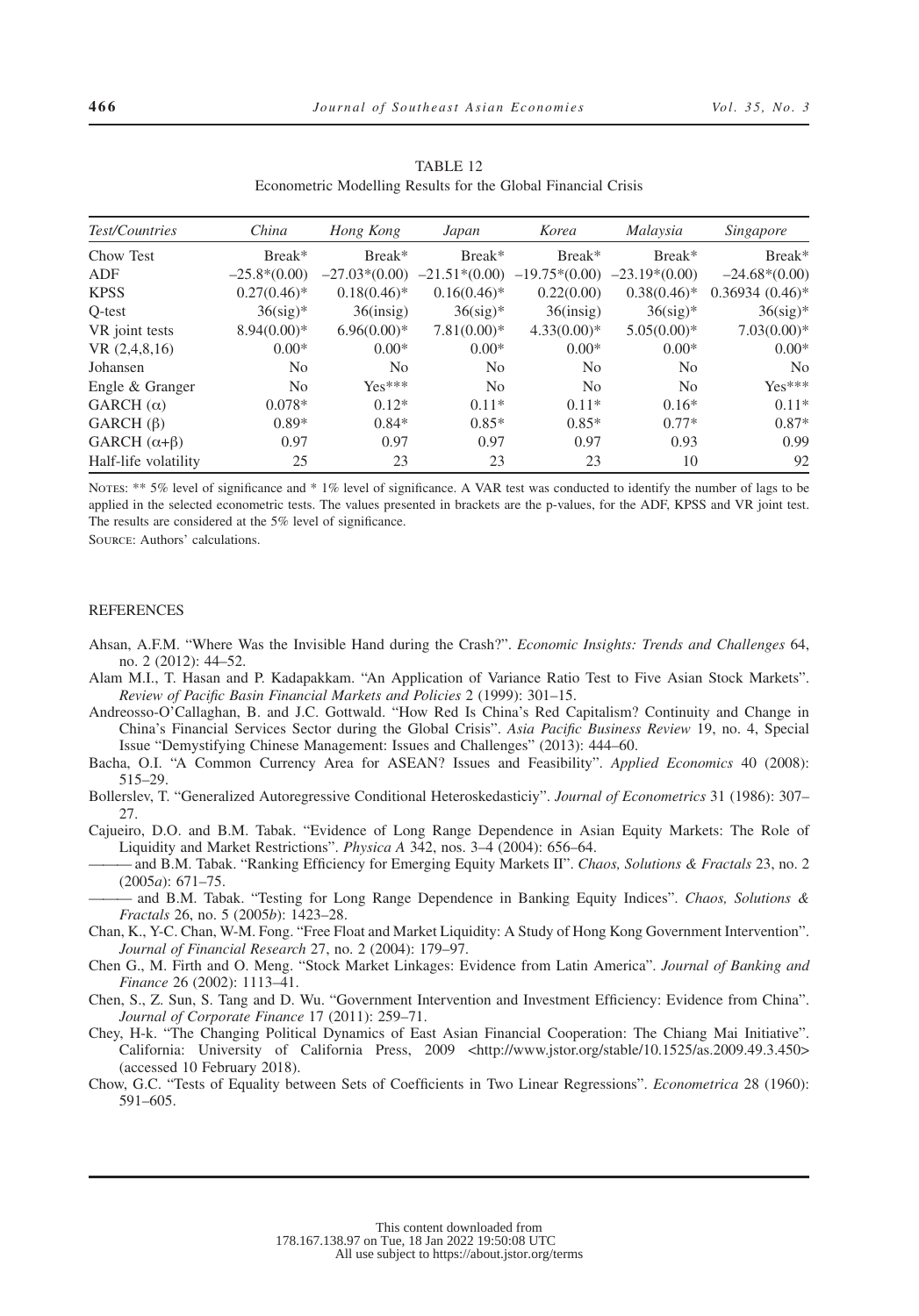- Cooray, A. and G. Wickramasighe. "The Efficiency of Emerging Stock Markets: Empirical Evidence from the South Asian Region". *Journal of Developing Areas* 41, no. 1 (2007): 171–83.
- Copeland, L.S. "Cointegration Tests with Daily Exchange Rate Data". *Oxford Bulletin of Economics and Statistics* 53 (1991): 185–98.
- Deloitte. *Taxation and Investment in Malaysia 2016: Reach, Relevance and Reliability*. 2016 <https://www2.deloitte. com/content/dam/Deloitte/global/Documents/Tax/dttl-tax-malaysiaguide-2016.pdf> (accessed 15 January 2018).
- Dickey, D. and W.A. Fuller. "Distribution of the Estimates for Autoregressive Time Series with a Unit Root". *Journal of the American Statistical Association* 74 (1979): 427–31.
- Eichengreen, B. "What to Do with the Chiang Mai Initiative". *Asian Economic Papers* 2, no. 1 (2003): 1–49.
- ——— and T. Bayoumi. "Is Asia an Optimum Currency Area? Can it Become One? Regional, Global and Historical Perspectives on Asian Monetary Relations". In *Exchange Rate Policies in Emerging Asian Countries*, edited by Stefan Collignon, Jean Pisani-Ferry and Yung Chul Park, pp. 347–66. London: Routledge, 1999.
- Engle, R.F. and C.W.J. Granger. "Co-Integration and Error Correction: Representation, Estimation and Testing". *Econometrica* 55 (1987): 251–76.
- Fama, E.F. "The Behaviour of Stock Market Prices". *Journal of Business* 38 (1965): 34–105.
- ———. "Efficient Capital Market: A Review of Theory and Empirical Work". *Journal of Finance* 25 (1970): 383–417.
	- ———. "Efficient Capital Markets: II". *Journal of Finance* 46 (1991): 1575–615.
- Goh, K.L., Y.C. Wong and K.L. Kok. "Financial Crisis and Intertemporal Linkages across the ASEAN-5 Stock Markets". *Review of Quantitative Finance and Accounting* 24 (2005): 359–77.
- Granger, C.W.J. "Some Properties of Time Series Data and their Use in Econometric Model Specification". *Journal of Econometrics* 16 (1981): 121–30.
- ———. "Developments in the Study of Cointegrated Economic Variables". *Oxford Bulletin of Economics and Statistics* 48 (1986): 213–28.
- Guidi, F. and R. Gupta. "Are ASEAN Stock Markets Efficient? Evidence from Univariate and Multivariate Variance Ratio Tests". Griffith Business School Discussion Papers Finance. Griffith University, Australia, 2011.
- Gujarati, D.N. *Basic Econometrics*. 4th ed., pp. 273–545. New York: McGraw-Hill, 2004.
- Hamilton-Hart, N. "The Chiang Mai Initiative and the Prospects for Closer Monetary Integration in East Asia". In *Regional Integration in East Asia and Europe. Convergence or Divergence?*, edited by Bertrand and Douglas, pp. 109–28. Routledge/Warwick Studies in Globalisation. London and New York: Routledge, 2006.
- Haniffa, R.M. and T.E. Cooke. "Culture, Corporate Governance and Disclosure in Malaysian Corporations". *Abacus* 38, no. 3 (2002): 317–49.
- Huang, R.D. and C.Y. Shiu. "Local effects of foreign ownership in an emerging financial market: evidence from qualified foreign institutional investors in Taiwan". *Financial Management* 38 (Autumn 2009): 567–602.
- IMF. "Singapore: Financial System Stability Assessment". Country report, No. 4/104, pp. 1–88, 26 April 2004 <https://www.imf.org/en/Publications/CR/Issues/2016/12/30/Singapore-Financial-System-Stability-Assessment-17332>.
- Jeon, B.N. and B. Seo. "The Impact of the Asian Financial Crisis on Foreign Exchange Market Efficiency: The Case of East Asian Countries". *Pacific-Basin Finance Journal* 11, no. 4 (2003): 509–25.
- Johansen, S. and K. Juselius. "Maximum Likelihood Estimation and Inference on Cointegration with Application to the Demand for Money". *Oxford Bulletin of Economics and Statistics* 52 (1990): 169–210.
- Kan, D. and B. Andreosso-O'Callaghan. "Examination of the Efficient Market Hypothesis: The Case of Post-Crisis Asia-Pacific Countries". *Journal of Asian Economics* 18, no. 2 (April 2007): 294–313.
- Karz, G. "The Efficient Market Hypothesis and Random Walk Theory". Investor Home website, 2012 <http://www. investorhome.com/emh.htm> (accessed 9 December 2013).
- Kavussanos, M.G. and E. Dockery. "A Multivariate Test for Stock Market Efficiency: The Case of ASE". *Applied Financial Economics* 11, no. 5 (2001): 573–79.
- Khanam, T., A. Rahman, B. Mola-Yudego and J. Pykalainen. "Identification of Structural Breaks in the Forest Product Markets: How Sensitive Are to Changes in the Nordic Region". *Mitigation and Adaptation Strategies for Global Change* 22 (2017): 469–483.
- Khawar, M. "Productivity and Foreign Direct Investment: Evidence from Mexico". *Journal of Economic Studies* 30, no. 1 (2003): 66–76.
- Kim, H. and S. Abdul. "Are Asian Stock Markets Efficient? Evidence from Multiple Variance Ratio Tests". *Journal of Empirical Finance* 15, no. 3 (2008): 518–32.
- Kumar, M. and A. Persaud. "Pure Contagion and Investors' Shifting Risk Appetite: Analytical Issues and Empirical Evidence". *International Finance* 5, no. 3 (2002): 401–36.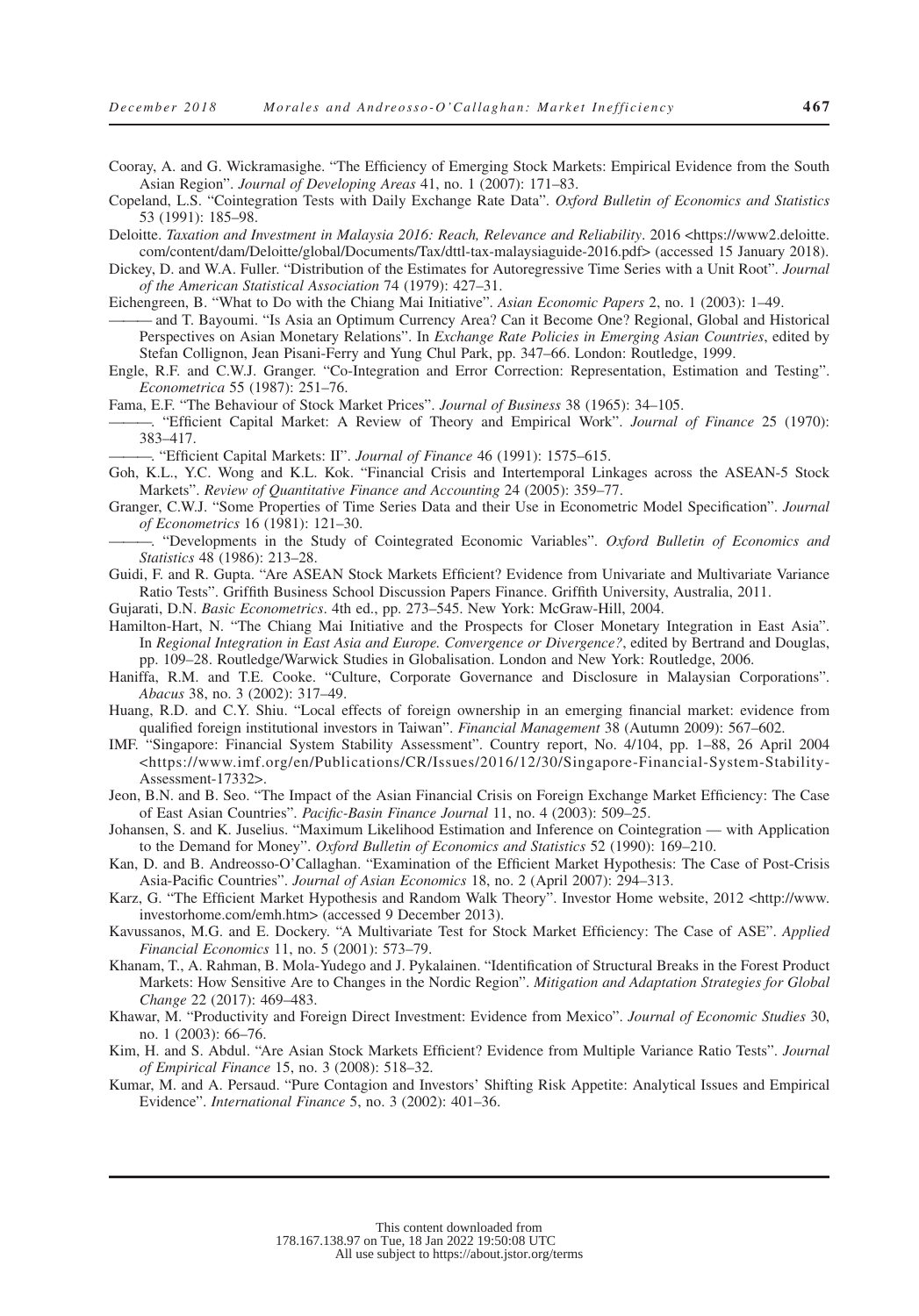- Kwiatkowski, D., P. Phillips, P. Schmidt and Y. Shin. "Testing the Null Hypothesis of Stationarity Against the Alternative of a Unit Root: How Sure Are We That Economic Time Series Have a Unit Root?". *Journal of Econometrics* 54 (1992): 159–78.
- Lim, K-P. "Sectoral Efficiency of the Malaysian Stock Market and the Impact of the Asian Financial Crises". *Studies in Economics and Finance* 25, no. 3 (2008): 196–208.

——— and R. Brooks. "The Evolution of Stock Market Efficiency over Time: A Survey of the Empirical Literature". *Journal of Economic Surveys* 25, no. 1 (2011): 69–108.

- Lima, E.J.A. and B.M. Tabak. "Tests of the Random Walk Hypothesis for Equity Markets: Evidence from China, Hong Kong and Singapore". *Applied Economics Letters* 11 (2004): 255–58.
- Liu, X., H. Song and P. Romilly. "Are Chinese Stock Markets Efficient? A Cointegration and Causality Analysis". *Applied Economics Letters* 4 (1997): 511–15.
- Ljung, G.M. and G.E.P. Box. "On a Measure of Lack of Fit in Time Series Models". *Biometrika* 65, no. 2 (1978): 297–303.
- Lo, A.W. and C.A. MacKinlay. "Stock Market Prices Do Not Follow Random Walk: Evidence from a Simple Specification Test". *Review of Financial Studies* 1 (1988): 41–66.
- ——— and C.A. MacKinlay. "The Size and Power of the Variance Ratio Test in Finite Samples: A Monte Carlo Investigation". *Journal of Econometrics* 20 (1989): 203–38.
- Long, D.M., J.D. Payne and C. Feng. "Information Transmission in the Shanghai Equity Market". *Journal of Financial Research* 22 (1999): 29–45.
- Luo, Y. *Multinational Enterprise in Emerging Markets*. Frederiksberg: Copenhagen Business School Press, 2002.
- Ma, S. *The Efficiency of China's Stock Markets*. Aldershot: Ashgate, 2004.
- Meligkotsidou, L., E. Tzavalis and I. Vrontos. "On Bayesian Analysis and Unit Root Testing for Autoregressive Models in the Presence of Multiple Structural Breaks". *Econometrics and Statistics* 4 (2017): 70–90.
- Mohd Ghazali, N.A. "Ownership Structure, Corporate Governance and Corporate Performance in Malaysia". *International Journal of Commerce and Management* 20, no. 2 (2010): 109–19.
- Monetary Authority of Singapore. "Singapore and South Korea Sign Cooperation Agreement in FinTech". 2018 <http://www.mas.gov.sg/News-and-Publications/Media-Releases/2016/Singapore-and-South-Korea-signcooperation-agreement-in-FinTech.aspx> (accessed 22 February 2018).
- Mookerjee, R., and Q. Yu. "An Empirical Analysis of the Equity Markets in China". *Review of Financial Economics* 8 (1999): 41–60.
- Narayan N., R. Smyth and M. Nandha. "Interdependence and Dynamic Linkages between the Emerging Stock Markets of South Asia". *Accounting and Finance* 44 (2004): 419–40.
- OECD. *Investment Policy Review of China: Progress and Reform Challenges*. Chapter on China and Policy Reviews. 2003.
- Pan, L. and V. Mishra. "Stock Market Development and Economic Growth: Empirical Evidence from China". *Economic Modelling* 68 (2018): 661–73.
- Park, Y.C and Y. Wang. "The Chiang Mai Initiative and Beyond". *World Economy* 28, no. 1 (2005): 91–101.
- Phylaktis K. and F. Ravazzolo. "Stock Market Linkages in Emerging Markets: Implications for International Portfolio Diversification". *Journal of International Financial Markets, Institutions and Money* 15 (2005): 91–106.
- Pitarakis, J-Y. "A Joint Test for Structural Stability and a Unit Root in Autoregressions". *Computational Statistics and Data Analysis* 76 (2014): 557–87.
- PwC. "Doing Business in Malaysia". 2017 <https://www.pwc.com/my/en/publications/2017-doing-business-in-msia. html> (accessed 5 February 2018).
- Richards, A.J. "Comovements in National Stock Market Returns: Evidence of Predictability, but No Cointegration". *Journal of Monetary Economics* 36 (1995): 631–54.
- Salihu, I.A., H.A. Annuar and S.N. Sheikh Obid. "Foreign Investors' Interest and Corporate Tax Avoidance: Evidence from an Emerging Economy". *Journal of Contemporary Accounting and Economics* 11 (2015): 138–47.
- Samuelson, P. "Proof that Properly Anticipated Prices Fluctuate Randomly". *Industrial Management Review* 6 (Spring 1965): 41–49.
- Shiller, R. "Consumption, Asset Markets and Macroeconomic Fluctuations". *Carnegie-Rochester Conference Series on Public Policy* 17 (Autumn 1982): 203–38.
- ———. "From Efficient Markets Theory to Behavioural Finance". *Journal of Economic Perspectives* 17, no. 1 (2003): 83–104.
- Smith, A. *An Inquiry into the Nature and Causes of the Wealth of Nations*. Reprinted 1976. Chicago: Chicago University Press, 1776.